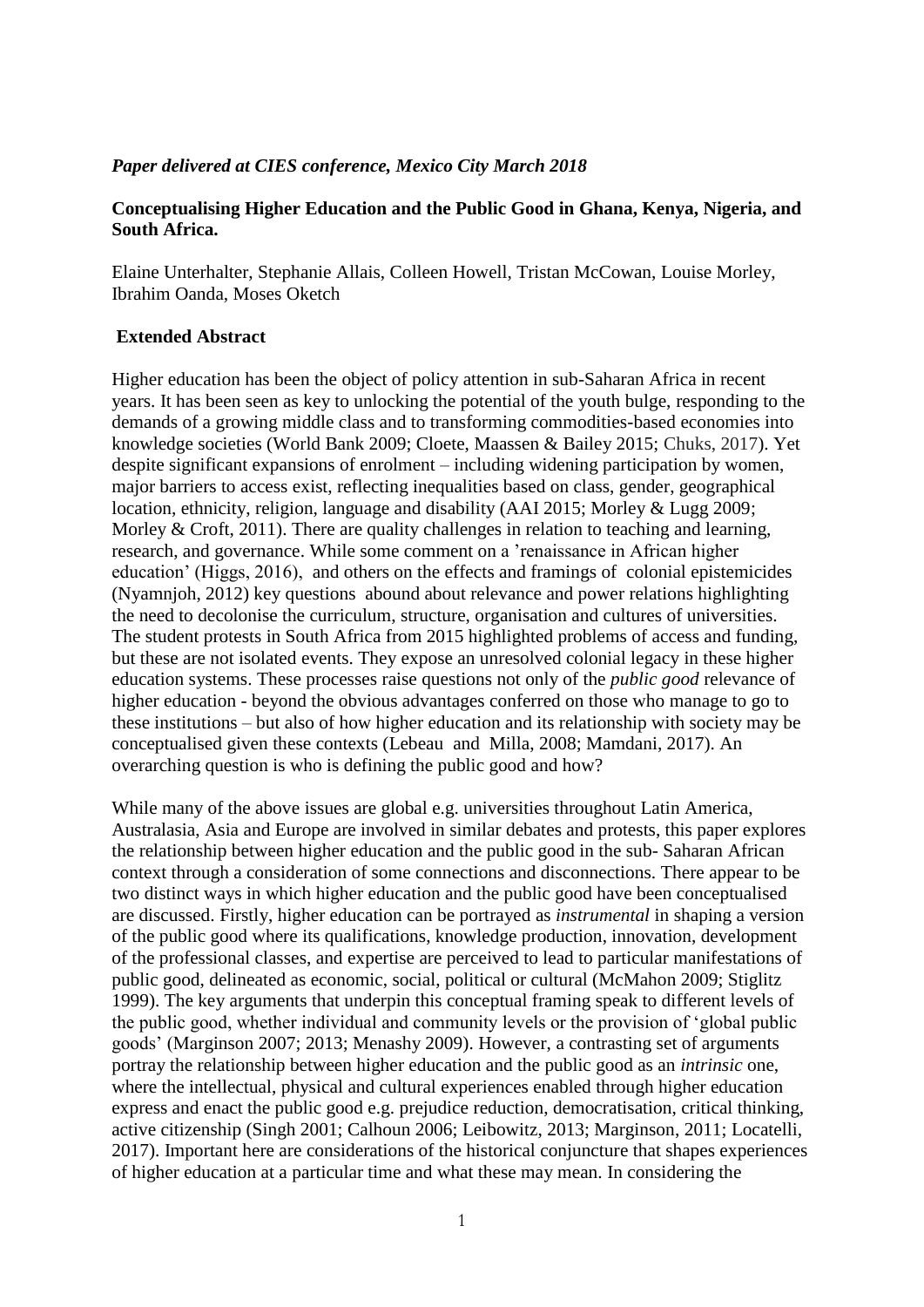connections and disjunctures between these two formulations and the way writings on higher education in contemporary Africa have engaged with this debate, the paper makes an argument for discussing the importance of processes that link instrumental and intrinsic visions of higher education and the public good. The analysis of these from a rigorous review of literature leads to a delineation of some different views of time, space and evaluation.

The paper argues that these contestations need to be read contextually. Higher education in sub-Saharan Africa has moved through phases, from the establishment of flagship national universities in the post-independence period for state bureaucracy formation (Teferra, 2017), to the emergence of developmental universities with a commitment to indigenising knowledge and benefiting marginalised populations, through more recent tendencies towards the marketisation of public institutions and the significant growth of the private sector (Assié-Lumumba & CODESRIA 2006; ADEA & AAU 2004; Coleman 1986; Mamdani, 2007; McCowan 2016). Appreciating these contextual factors in shaping the role and functioning of higher education and thus its relationship to the public good is a central theme in our analysis. We suggest that mainstream conceptualisations of higher education and the public good are underpinned by particular understandings of the nature and form of higher education and how knowledge is acquired, developed and disseminated – orientations that may be very far from the reality of highly unequal, socially stratified, and politically complex societies within which higher education is deeply embedded. Thus a reconceptualisation of the *public* is required by these contexts and some challenge to conceptualisations of the *private*, given the strong obligations of individuals to extended families, and the sharing of the benefits of higher education amongst their communities of origin. The paper concludes with a consideration of what may be important in conceptualising higher education and the public good in the African context and the value of such thinking for broader debates on the role of higher education.

### **Introduction**: **Higher Education's Intrinsic or Instrumental Value?**

This paper aims to examine some of the connections and disconnections which emerge in discussions of higher education and the public good in an African context. It considers the conditions of possibility are for higher education to play a role associated with public good, how plausible this is, given current evidence, and some of the contemporary conditions in sub-Saharan Africa. As part of this discussion we review two contrasting ways of thinking about higher education and the public good, but our conclusion leads us to the requirement to pay serious attention to different ways of thinking about public good in societies marked by deep inequalities.

The paper starts with an initial brief contextual overview regarding conditions in African higher education since 1991 providing some overview figures regarding higher education participation rates in Africa, the stratification between institutions (public, private, and different kinds of tertiary level institutions), and some ways of assessing research intensity. The second section delineates a number of different ways in which higher education and the public good are linked. We have selected a range of ways in which the definition of public good is argued for and posed questions about the form of higher education this presupposes. As many arguments about public good emerge from economics and politics these analyses tend to assume particular ideal types of higher education. One of our questions concerns whether actually existing higher education institutions are able to fulfil this role, and, if so,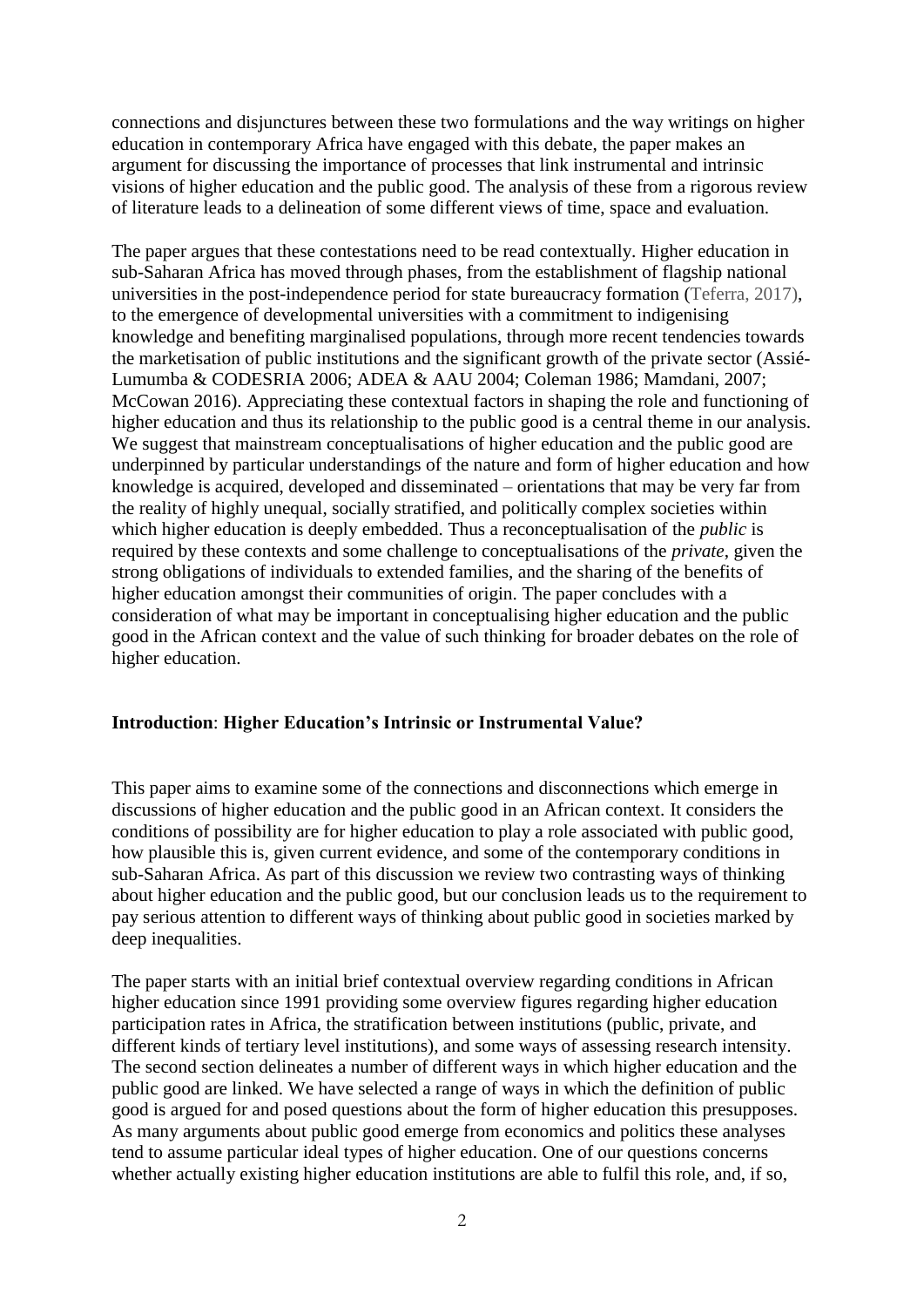under what conditions. We suggest that two types of argument are made for the relationships between higher education and the public good, however public good is formulated. On the one hand, higher education is portrayed as instrumental in shaping a version of the public good. These arguments tend to stress temporal and causal relationships. They assert that higher education will lead to particular manifestations of some formation of public good, which could be economic social, political or cultural, *in the future*. The temporal hiatus in realising a form of the public good, could be short-term, say 5 years or over decades. Sometimes these arguments tend to focus on what is learned formally and informally in higher education, and can be assessed such as critical thinking, subject knowledge and employability skills, but often this type of analysis is rather loose about the activities in higher education, and places most analytical concern with the public good outcomes of these activities. This form of analysis is often less concerned about what people say they understand by public good and higher education, and more concerned to begin with a framework that defines public good (or goods) or the forms of social contract that might ensure this, and then inquires into how higher education connects causally with this frame.

A second form taken in arguments about the relationship of higher education and the public good is that public good (often delineated in terms of critiques of forms of power and a site for open access to information) is an intrinsic part of the experience of higher education. These arguments tend to stress the psycho-social, the cultural, the relational insights and soft power developed in particular kinds of higher education or put under stress through particular relationships of colonialism, globalisation , neoliberalism These arguments take the form of asserting that it is experiences of the physical, intellectual/cultural or affective *spaces* of higher education that express and enact public good through 'envisioning' and providing a language for or symbolic depiction of freedom, soilidarities, alternative descriptions (Gamedze & Gamedze, 2016; Ndebele, 2017). These analyses tend to look at what is happening at a particular historical conjuncture regarding the experience of higher education and its relationship with other elements of the public sphere, and to draw out the implications of this for some broader discussion of public good, with temporal results often only loosely sketched. These analyses tend to give strong weight to how participants interpret public good, but there has been less theorisation of what outcomes are entailed associated, for example with participation in the public sphere or supporting forms of social citizenship, and how higher education, which will always be a setting in some form for elites, is positioned in these practices. A further consideration is that higher education is not monolithic, but like its socioeconomic context, it is highly stratified and pluralized. There are multiple higher educations, often aim at educating different social groups. Many less elite universities have a strong applied focus and provide vocational training. Hence, their contribution to the public good is self-evident. However, the elite universities, in most national locations, tend to educate privileged communities and produce politicians, owners or senior managers in the economy, and senior civil servants or cultural commentators. Their engagement with public good is mediated through many of the relationships of inequality that characterize political economy.

We suggest that both forms of the intrinsic/instrumental argument rest on a notion of an ideal of higher education institution that possibly exists in elite forms of institution, or for elite groups of academics or students, but is very far from the conditions in many higher education institutions in sub-Sharan Africa. Scholarship is now emerging, but evidence discussed in this paper suggests that there are unequal geographies of knowledge and patterns of participation in higher education, apparent globally, but intensified in sub-Saharan Africa because of particular colonial legacies and post-colonial relationships (Morley & Lugg, 2009; Zeleza and Olukoshi, 2004; Ndlovu-Gatsheni., 2017). In a hypothetical globalised knowledge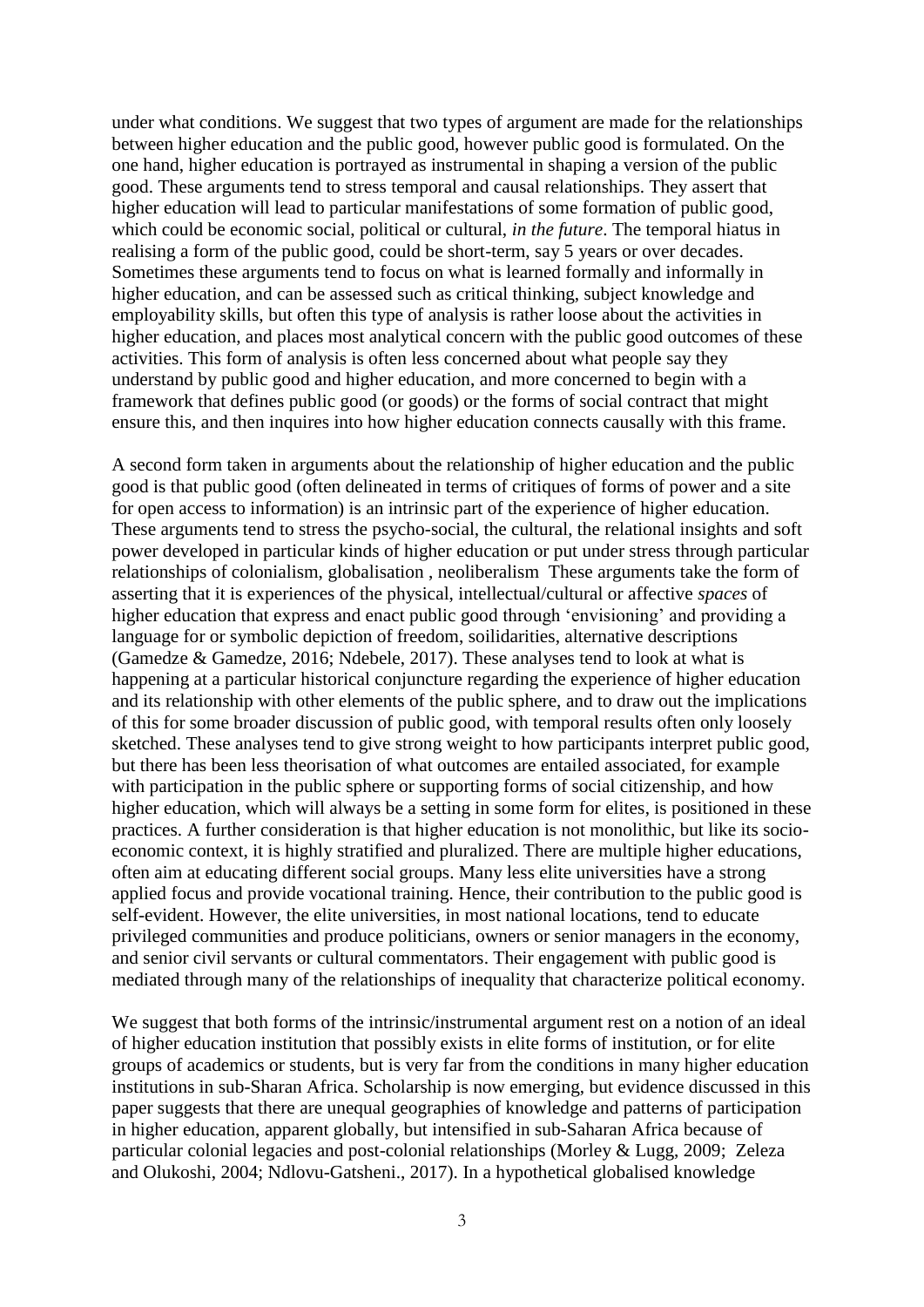economy, widening participation in higher education could be a force for public and private transformation including democratisation, personal, and economic growth. In an equally hypothetical state concerned with social services and improving the wellbeing of all in the society, even a small higher education system could serve the public through the graduates it produces and the research it conducts. However, it can also map on to elite practices and contribute to further differentiation and subjection, and indeed, objectification, of social groups. In short, the roles and functions of higher education in any society are constrained by and shaped by the social, political, and economic relations in that society. These tensions sometimes cohere around debates concerning academic freedom and the relationship with the state of African universities (Mamdani, 1993), sometimes consider the relationship between development/growth, equity and democratization, and whether it is possible to balance all three (Badat, 2004), and sometimes raise the question of institutional form and whether all higher education institutions should be universities or whether some other arrangement of forms, including better utilization of digital or virtual institutions needs to be considered (Zeleza and Olukoshi, 2004). In our analysis below we attempt to show that these are not primarily questions of governance or of positioning higher education on a longer continuum of the education system, but that they also problematize and require consideration of how to contextualise the notion of public, private, and ethical ideas about what is right and good.

#### **Changing higher education in Sub-Saharan Africa and intersecting inequalities**

The 2009 UNESCO World Conference on Higher Education in Paris adopted the resolution that higher education is a public good, and gave special focus to the challenges and opportunities for the revitalisation of higher education in Africa (UNESCO, 2009). There has been an enormous expansion in participation in higher education in Africa over the last twenty-five years, although the proportion of the population progressing through this phase of education is still relatively low by international standards. One feature of this expansion has been associated with a plurality in institutional forms, not just between private and public, although this has been much remarked on (Mohomedbhai, 2014; Morley, 2014; Oketch, 2016) but also between different kinds of tertiary level institutions. This includes universities; technikons or polytechnics; diploma-awarding institutions linked to professional practice such as in education, health, social work, and industrial, agricultural or commercial forms of work. This plurality of higher education institutions comes with its own hierarchies, and complexities in shaping ideas about the relation of higher education to the public good. A review of some key data sources illustrate some of the important changes that have taken place within higher education in sub-Saharan Africa and useful in developing a deepened understanding of the context pertinent to the concerns of this paper.

Student enrolments across all levels grew from roughly 200,000 about 40 years ago to an estimated ten million today. But only a minority of the estimated 1,500 public and private universities across Africa offer graduate programmes (Friesenhahn, 2014). In 1990, 2% of tertiary enrolments across the world were in sub-Saharan Africa. In 2000 the figure remained at 2%. However, between 2000 and 2010, higher education enrollment more than doubled, increasing from 2.3 million to 5.2 million (AAI, 2015). The World Bank (2017) therefore argues that sub-Saharan Africa has seen the fastest growth in its tertiary gross enrollment ratio (GER) during 1970-2013 at 4.3 percent annually, faster than the global average of 2.8 percent. But the proportions are low. In 2016 only 8.4 of the population between 18 and 22 in sub-Saharan Africa were enrolled in tertiary education – that is, the *Gross Erolment Ratio* for tertiary education (UNESCO, 2018). This compares to 75 for High Income Countries, 35 for Middle Income Countries and 8 for Low Income Countries (World Bank Income Groups, UNESCO, 2018). Moreover, that World Bank (2017) also asserts that despite the significant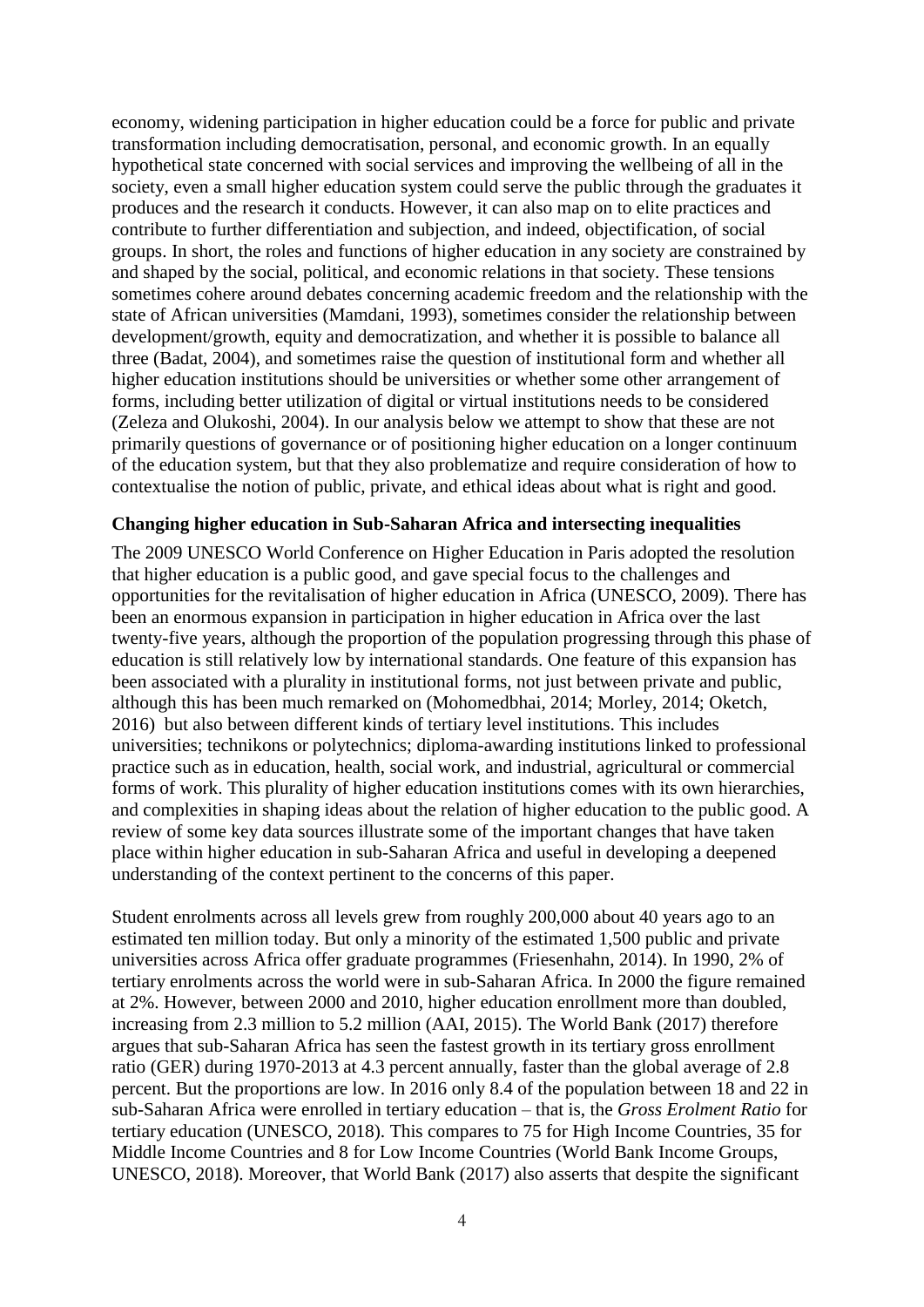growth that has occurred, it is insufficient to meet the demand that exists. This demand is driven by improved access to primary and secondary education, a growing young population, and employment shifting away from the agriculture to manufacturing and services (World Bank, 2017).

As a percentage of spending, African countries are not all low in higher education expenditure. Of the ten countries with the *Highest Share of per capita GDP per Tertiary Student between 2006 and 2012,* all ten were in sub-Saharan Africa. However, despite high spending as a percentage of GDP (from, of course, relatively small GDPs) all these countries have *Gross Enrolment Rates* less than 8%. This represents a high investment in the small numbers enrolled. Looking at completion, the percentage of 25-29 year olds who have at least completed four years of higher education is 8% in sub-Saharan Africa (UNESCO, 2016). Sub-Saharan Africa, alongside West Asia, has not experienced the so-called 'feminisation' of higher education and it has maintained a strong male bias in tertiary enrolments over time. Of the 10 countries with the *Largest Male Bias in Tertiary Enrolments* between 2008 and 2011, 9 were in SSA. Expansion has come at a price, with questions about whether the infrastructure has been adequately resourced and developed to accommodate increasing numbers. Overcrowding in lecture halls at some African universities is all too common. Statistics show that on average there are 50% more students per professor at African universities compared to the global average (AAI, 2015).

Sub-Saharan Africa has a long tradition of sending sections of its elites overseas for their higher education with the effect of entrenching colonial models of higher education (Nyamnjoh, 2012; Mamdani, 2017). In 2008, about 223 000 students from sub-Saharan Africa were enrolled in tertiary education outside of their home countries, representing 7.5 percent of the total global number of students who study outside of their home country (AAI, 2015). In the last ten year universities in China have become a key site for some African students to obtain degrees. (Ho, 2017)

Alongside internationalisation, private higher education has played its part in increasing student numbers (Morley, 2014). It is one of the fastest growing education sectors in Africa. According to the 2009 *World Bank report Accelerating Catch-up: Tertiary Education for Growth in Sub-Saharan Africa*, the number of private universities and colleges, including forprofit and not-for-profit institutions, mushroomed from 24 to an estimated 468 between 1990 and 2007, to reach over 1,000 in 2014 (Bloom et al. 2014 cited by World Bank, 2017).

A key component in many of the public good arguments relates to human capital. Africa is often described as facing a severe shortage of highly-skilled African talent—although the ways of calculating skills shortages are highly contested and it is likely that many of the problems in this regard emanate from labour markets, and not the supply of skilled graduates (Meagher, Mann and Bolt, 2016; Allais, 2017). Young people in Africa make up nearly 40% of the working-age population, yet 60% are unemployed. While employability is frequently invoked as an example of the public good, on average, it will take a university graduate five years to obtain a job in Africa (AAI, 2015),

The table below brings together some of the available data that speaks to issues of enrollment and successful completion in higher education in SSA. While this composite picture shows the expansion that has taken place, it also shows the continuation of key patterns of inequality with regard to both access and success, particularly in relation to gender and geographical location (urban/rural divide). While these figures are useful, there remain large gaps in the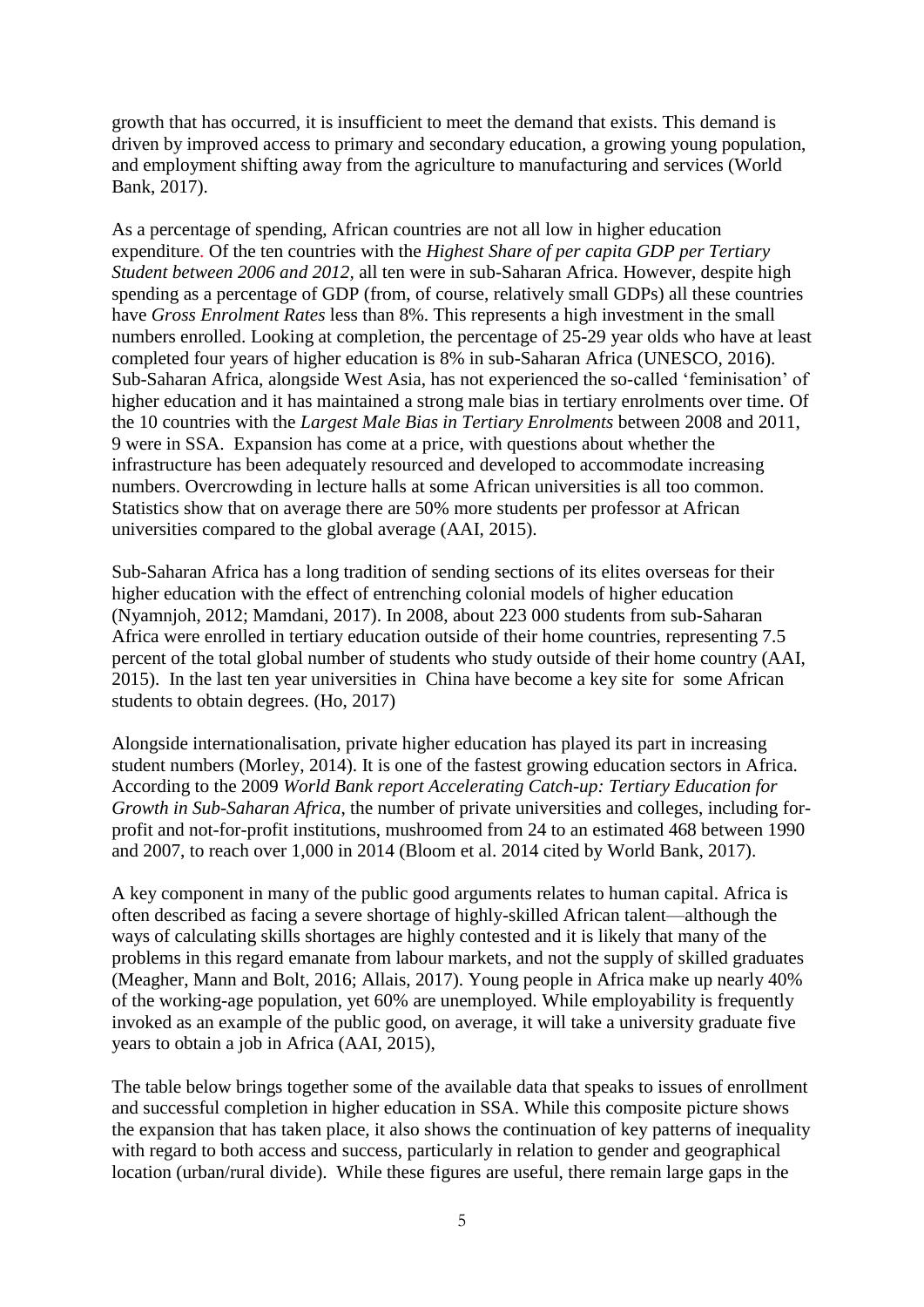data as the table below shows, reflecting the lack of reliable data around higher education that persists in a number of countries in sub-Saharan Africa This makes developing a reliable and comprehensive picture of higher education across the region very difficult (Cloete, Maassen & Bailey, 2015).

| <b>Indicator</b>                                                                         | 1990     | 2000     | 2010     | 2014 | 2016  | Low<br>income<br>countries<br>(2016) | <b>Middle</b><br>income<br>countries<br>(2016) | Europe &<br><b>North</b><br>America<br>(2016) |
|------------------------------------------------------------------------------------------|----------|----------|----------|------|-------|--------------------------------------|------------------------------------------------|-----------------------------------------------|
| Total enrolment<br>in tertiary<br>education (no of<br>students) (both<br>sexes) $1 \& 2$ | 1,476531 | 2,739233 | 6,460740 |      | 7,428 | 4,447                                | 151,849                                        | 50,702                                        |
| Gross enrolment<br>ratio (both<br>sexes) $(\%)^3$                                        | 3,2      | 4,4      | 7,9      | 8.6  | 8,44  | 8                                    | 33                                             | 75                                            |
| Gross enrolment<br>ratio (female) $4$<br>(%)                                             | 2,2      | 3,6      | 6,5      |      | 6,98  | 5                                    | 35                                             | 85                                            |
| Gross enrolment<br>ratio (male) $5$<br>$(\%)$                                            | 4,2      | 5,2      | 9,2      |      | 9,88  | 10                                   | 31                                             | 66                                            |
| Tertiary<br>completion rate<br>$\text{(all)}^6$                                          |          |          |          |      | 8%    |                                      |                                                |                                               |
| Tertiary<br>completion rate<br>(female) <sup>7</sup>                                     |          |          |          |      | 6%    |                                      |                                                |                                               |
| Tertiary<br>completion rate<br>(male)                                                    |          |          |          |      | 10%   |                                      |                                                |                                               |

**Table 1: Trends in enrolment and completion in higher education in sub-Saharan Africa between 1990 and 2016.**

<u>.</u>

<sup>&</sup>lt;sup>1</sup> The total number of students enrolled at public and private tertiary education institutions.

<sup>2</sup> UNESCO defines tertiary education as comprising International Standard Classification of Education (ISCED levels 5, 6, 7 and 8, which are "labelled as short-cycle tertiary education, Bachelor's or equivalent level, Master's or equivalent level, and doctoral or equivalent level, respectively. The content of programmes at the tertiary level is more complex and advanced than in lower ISCED levels" ([www.uis.unesco.org\)](http://www.uis.unesco.org/).

<sup>3</sup> Total enrolment in tertiary education (ISCED 5 to 8), regardless of age, expressed as a percentage of the total population of the five-year age group following on from secondary school leaving.

<sup>&</sup>lt;sup>4</sup> Total female enrolment in tertiary education (ISCED 5 to 8), regardless of age, expressed as a percentage of the total female population of the five-year age group following on from secondary school leaving.

<sup>5</sup> Total male enrolment in tertiary education (ISCED 5 to 8), regardless of age, expressed as a percentage of the total male population of the five-year age group following on from secondary school leaving.

<sup>6</sup> Percentage of population aged 25-29 who have completed at least four years of higher education

<sup>7</sup> Percentage of females aged 25-29 years, who have completed at least four years of higher education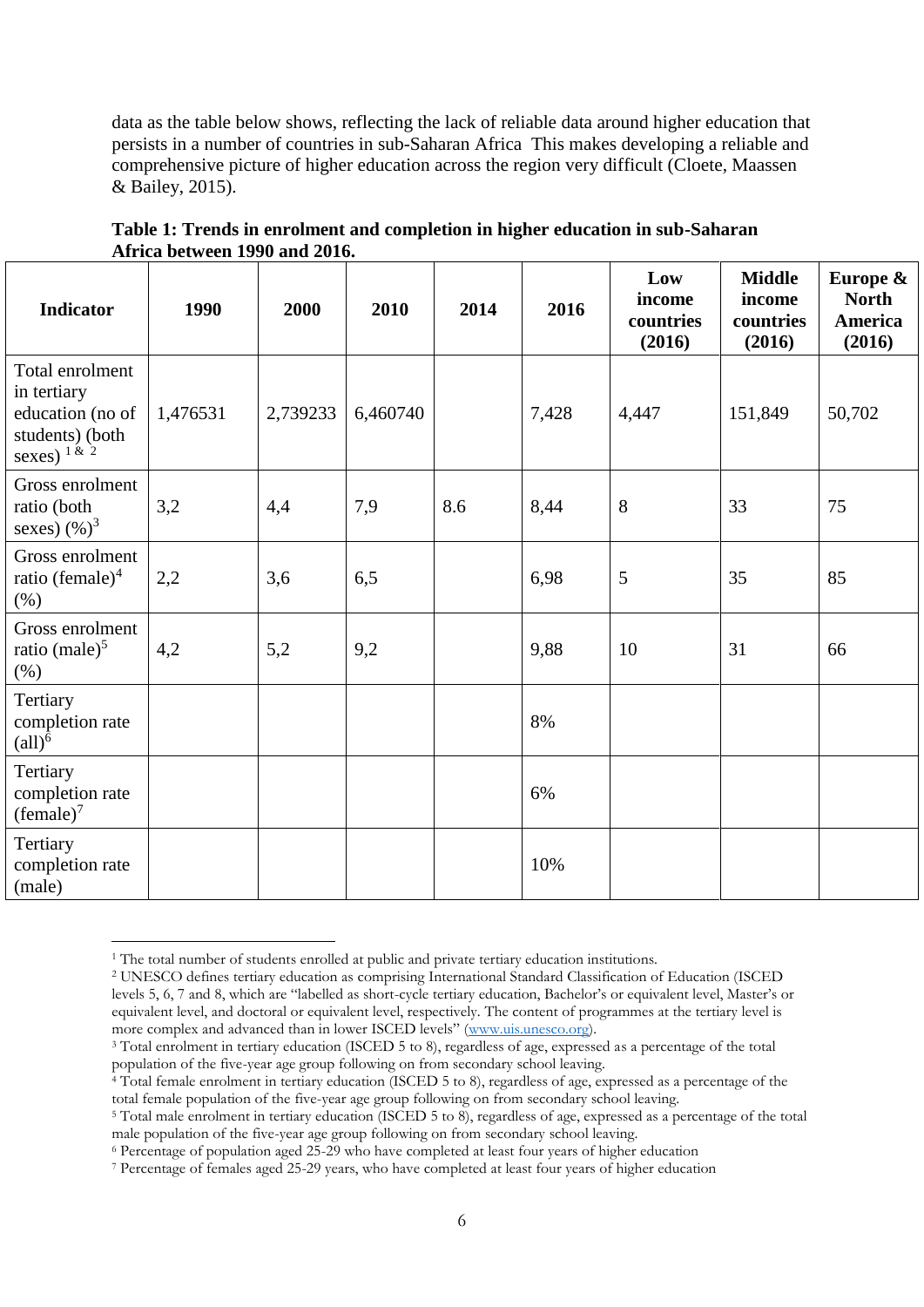| Tertiary<br>completion rate<br>(rural) |  |  | 3% (2%)<br>$f/5\%$ m)        |  |  |
|----------------------------------------|--|--|------------------------------|--|--|
| Tertiary<br>completion rate<br>(urban) |  |  | 17%<br>(14% f)<br>$/21\%$ m) |  |  |

Source: UNESCO Institute of Statistics/UNESCO Global Education Monitoring Report (2016, 2017, 2018) & Report of UN Statistical Commission, June 2016

While recognising that the practice of university rankings is a deeply contested issue, especially within the global South (Badat, 2010), existing ranking systems that are used in much policy discussion of higher education provide some sense of the 'research intensiveness' of universities in SSA in relation to other regions. Table 2 below draws on the new Times Higher Education University Rankings (THS) for 'BRICS countries and emerging economies' to provide a picture of the universities ranked as the top ten in SSA. While a number of indicators are used to rank the universities, the table captures in particular those indicators which are regarded as the central assessors of knowledge production. What is evident here is that the top six are all South African universities. Moreover, the top five are universities previously designated for white students (historically white universities) under the old Apartheid system, with long histories and a depth of resources. The University of the Western Cape is the only historically black university here. Only three universities in other African countries feature in this top ten: the University of Nairobi, University of Ghana, and Ibadan in Nigeria.

**Table 2: Top ten ranked universities in sub-Saharan Africa according the 2018 Times Higher Education (THS) world ranking of universities in the BRICS countries and emerging economies**

| Name of University                       | THS:<br><b>BRICS</b> | Date university<br>established $8$  | Research<br>score <sup>9</sup> | Citations<br>score <sup>10</sup> |
|------------------------------------------|----------------------|-------------------------------------|--------------------------------|----------------------------------|
| University of Cape Town<br>(RSA)         | $\overline{4}$       | 1829                                | 36,2                           | 87.0                             |
| University of the<br>Witwatersrand (RSA) | 8                    | 1896                                | 23,2                           | 76,5                             |
| <b>Stellenbosch University</b><br>(RSA)  | 42                   | 1918                                | 36,1                           | 60,0                             |
| University of KwaZulu<br>Natal (RSA)     | 58                   | 2004 (Natal 1910)<br>$+$ UDW 1960s) | 30,8                           | 49,8                             |
| University of Pretoria                   | 74                   | 1908                                | 26,5                           | 29,3                             |
| University of the Western<br>Cape (RSA)  | 102                  | 1960                                | 17,6                           | 35,9                             |
| University of Ghana<br>(Ghana)           | 125                  | 1948                                | 18,3                           | 20,4                             |

<sup>8</sup> As stated on website and may reflect the start up of a college or similar that then developed into a university.

<u>.</u>

<sup>9</sup> Cumulative score drawn from 'reputation survey', 'research income' and 'research productivity'

<sup>10</sup> Regarded as indicator of research influence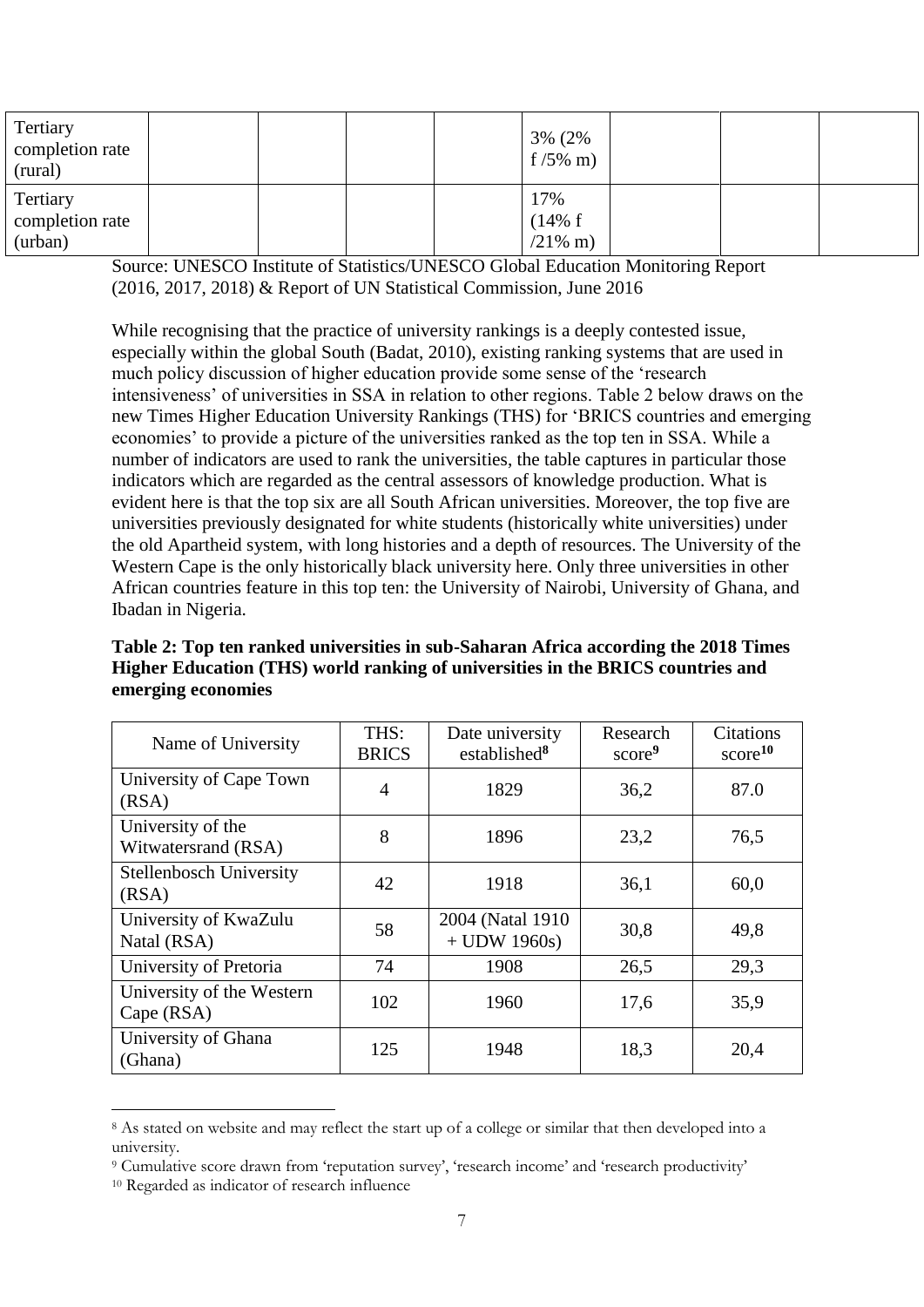| University of Johannesburg<br>(RSA) | 141         | 2005 (RAU<br>1967+Wits Tech<br>$1903 + Vista$<br>1981) | 18,4(2017) | 23.5(2017) |
|-------------------------------------|-------------|--------------------------------------------------------|------------|------------|
| University of Ibadan<br>(Nigeria)   | 201-250     | 1948                                                   | 11,4       | 7,4        |
| University of Nairobi<br>(Kenya)    | $201 - 250$ | 1956                                                   | 9,4        | 21,1       |

If the THS World Ranking list, which considers the global picture, is considered, only one university in SSA features in the top 200 – once again an historically white university in South Africa. Table 3 below captures the ranking of those universities who constitute the top 11 in from SSA within this list (Makerere features here but not in the BRICS and emerging economies list as Uganda does not fit the criteria for inclusion in this list).

| Table 3: Top eleven ranked universities in sub-Saharan Africa according the 2018 |  |
|----------------------------------------------------------------------------------|--|
| Times Higher Education (THS) World University Rankings.                          |  |

| <b>Name of University</b>          | World (TH) |  |  |  |
|------------------------------------|------------|--|--|--|
| University of Cape Town            | 171        |  |  |  |
| University of the<br>Witwatersrand | 251-300    |  |  |  |
| <b>Stellenbosch University</b>     | 351-400    |  |  |  |
| University of KwaZulu<br>Natal     | 401-500    |  |  |  |
| Makerere University<br>(Uganda)    | 401-500    |  |  |  |
| University of Johannesburg         | 601-800    |  |  |  |
| University of Pretoria             | 601-800    |  |  |  |
| University of the Western<br>Cape  | 601-800    |  |  |  |
| University of Ghana                | 801-1000   |  |  |  |
| University of Nairobi              | 801-1000   |  |  |  |
| University of Ibadan               | 801-1000   |  |  |  |

An alternative global university ranking system is the QS World University Rankings. Table 4 below captures the ranking of the top eleven universities in SSA within this list. It also shows the score given to these universities using the indicators of 'academic reputation' and 'citations per faculty' and the evaluation of their "research output". What is interesting here is that Makerere University in Uganda is positioned higher than on the THS list.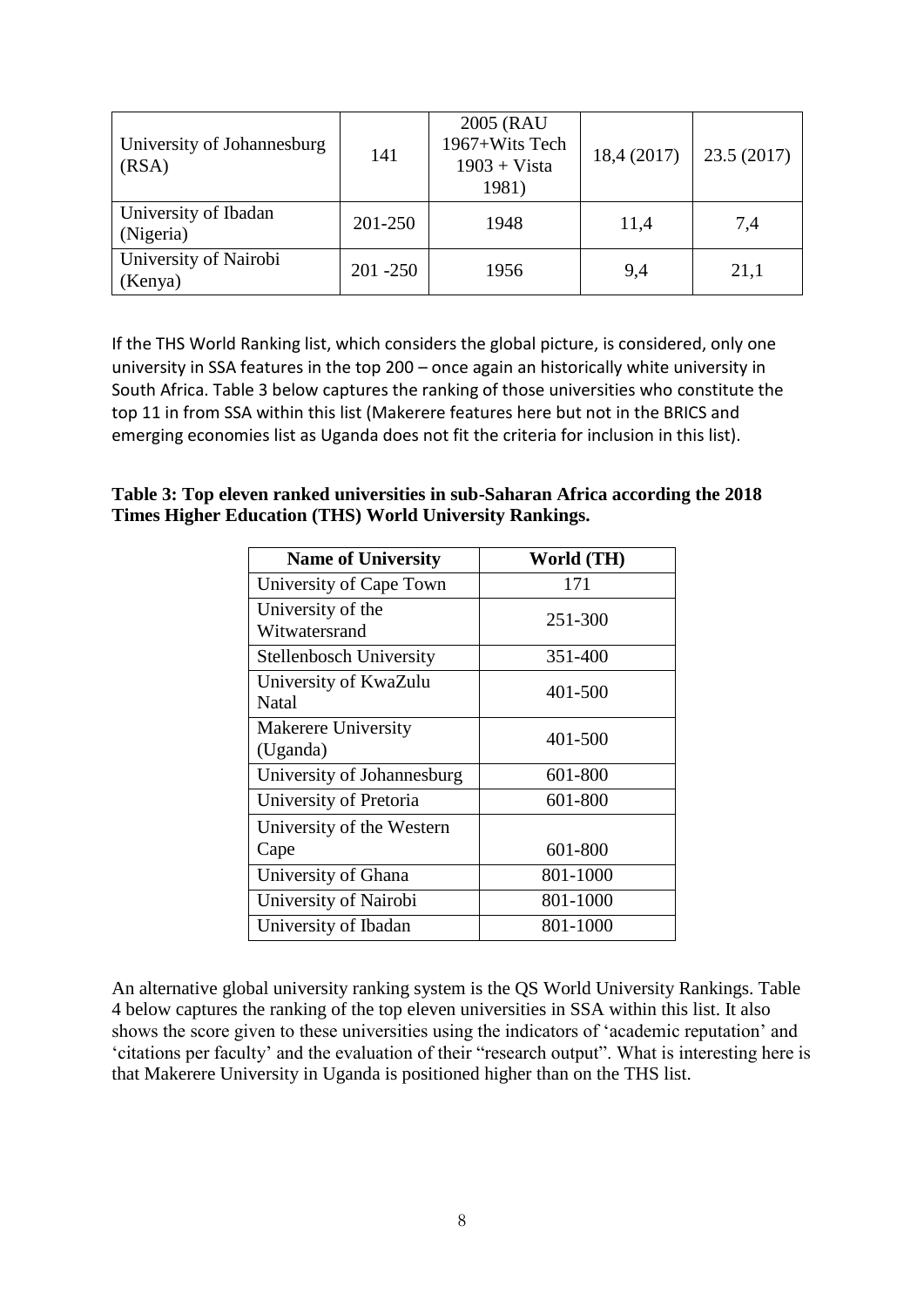| <b>Name of University</b>                | <b>QS</b>       | <b>Academic</b><br>reputation<br>(survey) | <b>Citations</b><br>per Faculty<br>(SCOPUS) | <b>BRICS</b><br>(only<br><b>South</b><br>Africa) | <b>Research</b><br>output# |
|------------------------------------------|-----------------|-------------------------------------------|---------------------------------------------|--------------------------------------------------|----------------------------|
| University of Cape Town (RSA)            | 191             | 60.2                                      | 35.9                                        | 19                                               | Very high                  |
| Stellenbosch University (RSA)            | 361             | 34.4                                      | 52.9                                        | 47                                               | High                       |
| University of the Witwatersrand<br>(RSA) | 364             | 34.7                                      | 33.7                                        | 36                                               | Very high                  |
| University of Pretoria (RSA)             | 501-550         | 31.9                                      | $\overline{\phantom{a}}$                    | 38                                               | High                       |
| Rhodes University (RSA)                  | 701-750         |                                           | 38.2                                        | 138                                              | High                       |
| University of Johannesburg<br>(RSA)      | 601-650         |                                           |                                             | 58                                               | High                       |
| University of KwaZulu Natal<br>(RSA)     | 701-750         |                                           |                                             | 80                                               | High                       |
| Makerere University (Uganda)             | $801 -$<br>1000 |                                           |                                             |                                                  | Medium                     |
| Northwest University (RSA)               | $801 -$<br>1000 |                                           |                                             |                                                  | High                       |
| University of Ghana (Ghana)              | $801 -$<br>1000 |                                           | $\overline{\phantom{a}}$                    |                                                  | Medium                     |
| University of Nairobi (Kenya)            | $801 -$<br>1000 |                                           | $\qquad \qquad \blacksquare$                |                                                  | Medium                     |
| University of the Western Cape<br>(RSA)  | $801 -$<br>1000 |                                           |                                             | 146                                              | High                       |

**Table 4: Top ten ranked universities in sub-Saharan Africa according the QS World University Rankings (2018).**

# The research intensity of the university, based on the number of papers output relative to the University's size

While, this data and the associated ranking systems which underpins it, need to be approached with caution, the picture that is captured in these tables suggests that research capacity remains a significant challenge for most universities in SSA. This has important implications for knowledge production across the continent, for the impact and value of this knowledge within the global community and for ideas about how we understand public good.

This picture of expansion, plurality, and uneven distribution of teaching capacity and research intensity, needs to be placed in a context of some of the key challenges of SSA regarding political economy and social development. Some important features of this concern extensive intersecting inequalities associated with wealth, income, race, class, gender, ethnicity, and location, as well as the effects of austerity or global economic forces limiting some of the expansion of human development. In nearly all the countries of Africa there is a concentration of a large share of income and wealth with a very small number of people. There are notable flows of money, skill, raw materials, and knowledge from some countries to the Global North, but at the same time growing regional initiatives around development, co-ordination, policy, and institution building. Flows of investment, aid, technologies, and people from the global north to Africa are often associated with hierarchies in relation to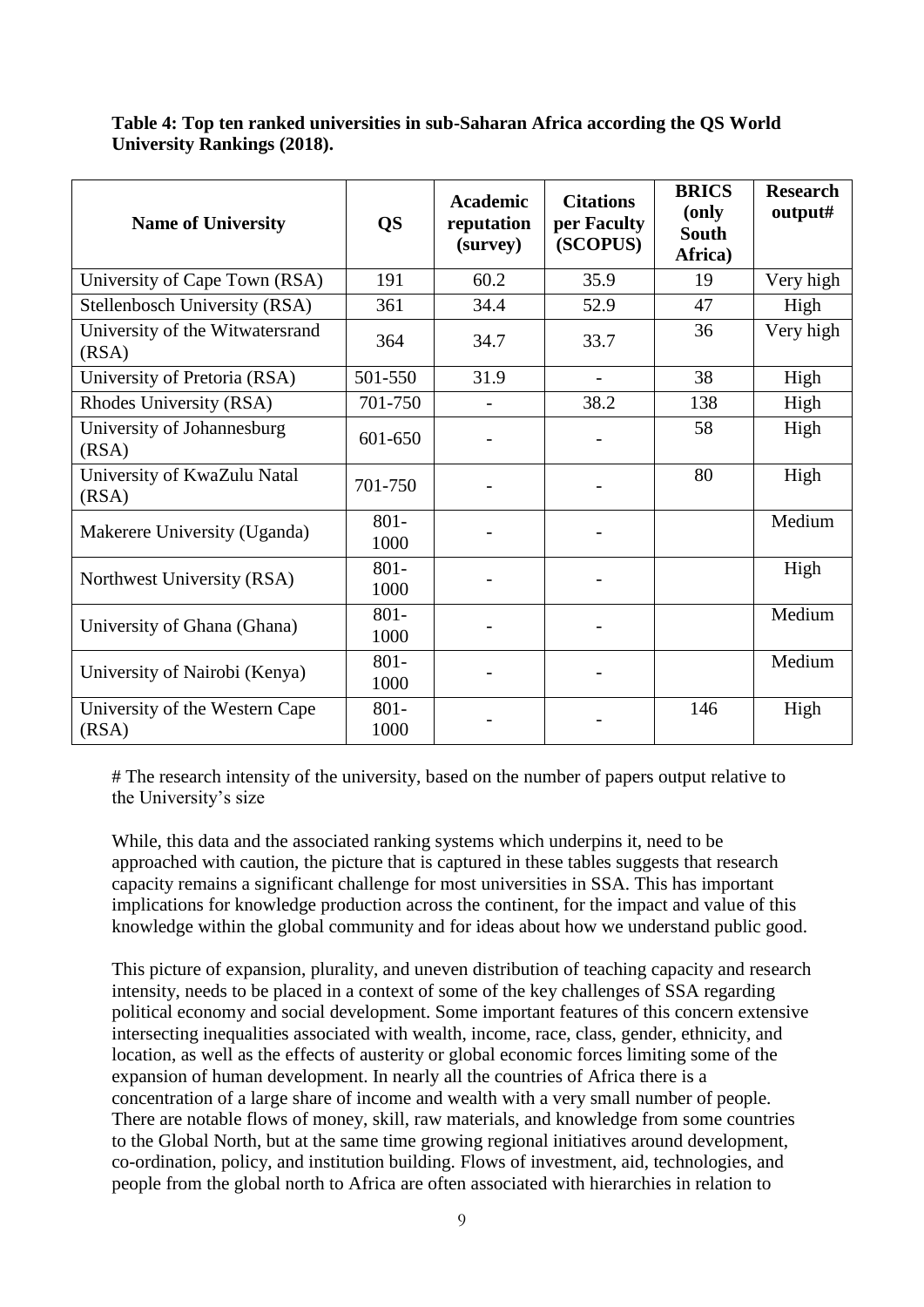political and cultural influence, uneven partnerships, and limited concerns with equality and sustainability. Most of the autocratic rulers who governed many African countries in the 1980s have been replaced by democratically elected governments, but the process of democratisation and enhanced political participation is uneven, as is the process of establishing institutions of the state that are fair and free from corruption. This process of developing democratization nationally and regionally has happened side by side with an era of globalisation and neoliberalism, in which many of the areas of public policy, such as education, health, and housing, have been commodified to varying degrees, and the functioning of the state has been undermined through new public management and an emphasis on contractualization and awarding of tenders to the private sector instead of actual delivery by the state. Sometimes this has entailed partnerships with governments, and sometimes free enterprise undermining equitable state provision, or the state using the private sector to deliver services in ways that it does not have the capacity to manage or evaluate. The period has also been one of growing environmental fragility, associated with famines, shrinking water resources, and large scale urbanisation. Economic and other intersecting inequalities, the geopolitical significance of some areas of Africa, environmental and institutional fragilities have all contributed to some long-running areas of conflict, which in turn have displaced hundreds of thousands of people, intensifying the challenges of addressing poverty, inequalities and deepening democracy. Some of the key challenges of human development are in education, health, and socio-economic inclusion. While there has been an expansion in numbers accessing all levels of education this is unevenly distributed, particularly in the phases beyond very basic primary schooling or minimal literacy. While health and longevity have improved, as has the provision of housing, water and transport infrastructure, again this is unevenly distributed. Thus, addressing inequalities and building and sustaining democratic institutions are key challenges noted in some of the central policy documents for the region. (African Union, 2015; Henao, Moyer , and Namakula, 2017).

#### **Researching Higher Education and the Public Good in Africa**

There are multiple challenges involved in researching higher education and the public good in Africa. Literature focusing specifically on how to expand the public good roles of higher education in Africa, either emanating from African universities and scholars researching Africa has started to be published in the last ten years. But this body of scholarship is still quite small. Institutions have barely recovered from the ravages of the last three decades during which time external pressure was brought on them to implement market-oriented reforms. Much of the current focus in the literature seems to be on how to reform governance and management to foster 'employability' (AfDB, 2008, British Council, 2016, Blom, Raza, Kiamba, Bayusuf and Adil, 2016). 'Employability' usually focuses on teaching disciplines that are believed to enhance transition of graduates to formal and informal labour markets, or attempting to teach other skills and attributes which it is believed that employers require, and does not consider civic competencies, nor is it based in the main either on realistic ideas about what universities can actually do or any in-depth empirical and conceptual analysis of what is actually required at work. South African universities have integrated 'transformation' and 'community engagement' as part of their missions, although this has tended to focus on redressing past marginalization than any broad conceptualization of higher education for the public good. Recent public debates revolving around the issue of curriculum decolonization also signal a desire to have higher education institutions deliver a broad range of public goods beyond imparting technical skills, and a range of small and large steps to take to make this happen (Heleta, 2016; Leibowitz, 2017; Mngomezul and Hadebe, 2018). In work on the public good linked with human development and an ethical or normative role for the university, Boni & Walker (2016), drawing on examples from Spain and South Africa,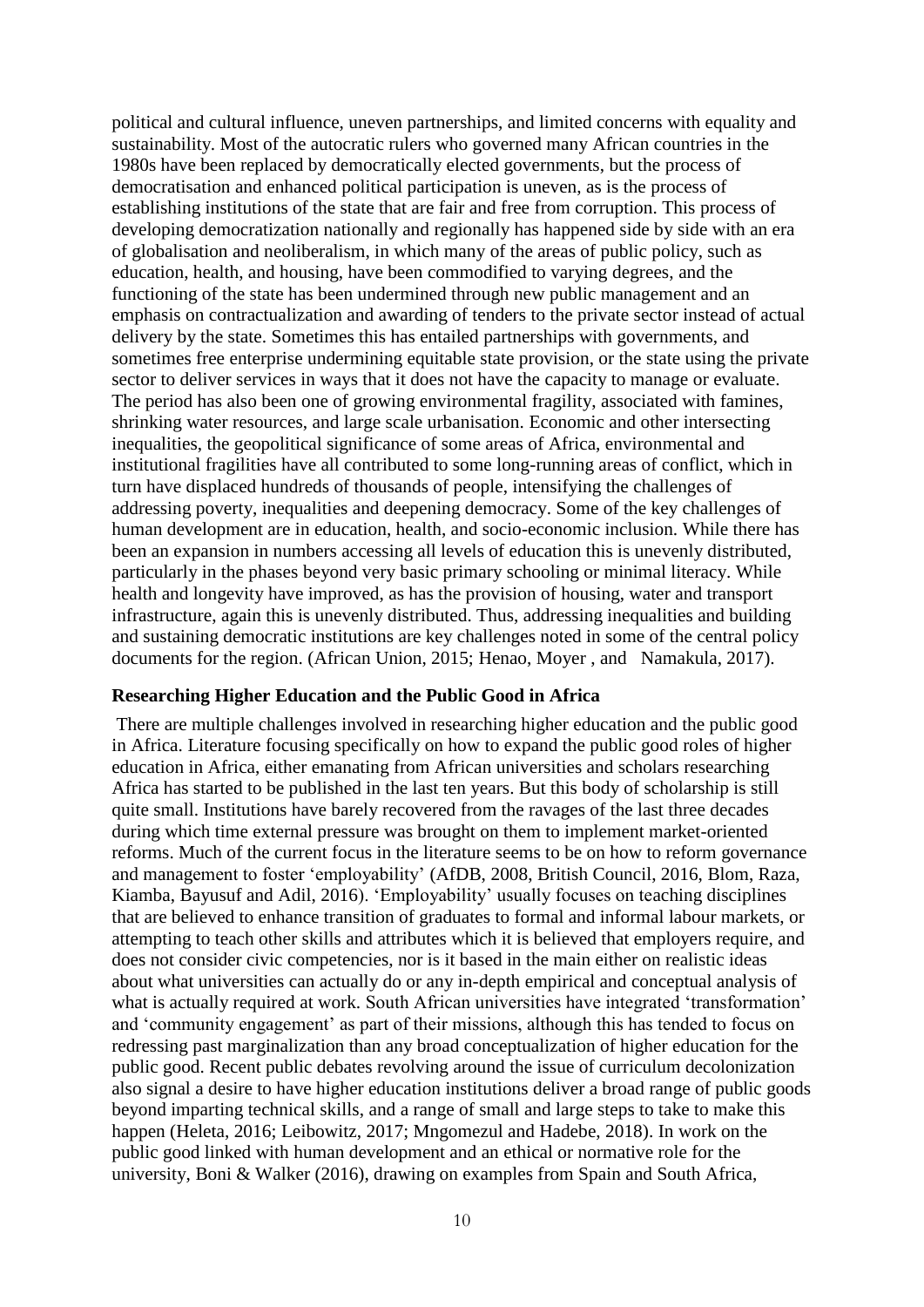demonstrate how higher education can expand engagements with human development. Other writers within the human development and capabilities approach also look at experiences of being in higher education. These draw on Martha Nussbaum's work on the importance of arts and humanities education and Amartya Sen's ideas about equalities, capabilities and agency. Wilson-Strydom & Walker (2017) discuss higher education pedagogies and capabilities, and a number of other studies they have guided expand this area of knowledge (e.g. Wilson-Strydom, 2017). All conceptualise higher education as a site for the expansion of capabilities and experience of human development.

In all these accounts higher education institutions, or universities specifically, are noted as important settings to practice aspects of equalities and agency for students, staff and administrators. However, the experience of putting this into practice is uneven. Widening participation of socially marginalised groups such as poor communities in sub-Saharan Africa (as was debated, for example, in UK literature about the working classes) is one institutional practice associated with these ideas of higher education and human development. Widening participation is argued for on various grounds which range from the private graduate premium in earnings (Purcell & Tzanakou, 2016), positional advantage in the labour market, and particular perspectives including prejudice reduction (Morley, 2012a, b). Although widening participation has been critiqued because it can disconnect people from their communities and demand enactment of particular (middle-class) subjectivities (Leyton, 2017) as well as provoke a range of difficult emotions including shame, pride, anger, unbelonging (Read, Archer & Leathwood, 2003), Morley, Leach, Lussier, Lihamba, Mwaipopo, Forde, & Egbenya's, (2010) study found considerable evidence of students from low socio-economic backgrounds in Ghana and Tanzania wishing to differentiate themselves from the 'spoiled' identities of the masses by 'becoming a somebody'. Higher education was perceived as an escape route from the anonymity of poverty. Higher education was also aspired to as a way of extending the middle-class reach to include more socio-economically privileged women in higher education, for example (Morley & Lugg, 2009; Morley & Lussier, 2009; Morley et al, 2010, Morley, 2012a).

But of course, widening participation does not end inequalities. Research on these policies in practice has demonstrated that those with financial and social resources are able to decode and access new educational opportunities often in more elite universities or disciplines (Crozier, Reay, Clayton, Colliander & Grinstead, 2008; Heath, Fuller & Paton, 2008; Morley et al, 2010; Reay, David & Ball, 2005). International experience shows that the massification of ever-higher levels of education in many instances does not lead to greater equality of opportunity, but rather to ever-increasing distinctions about the education obtained (Teichler, 2009). We thus see that the plurality of institutional forms and widening access to higher education in Africa connect together. Unterhalter (2017; 2018) has written about a version of Piketty's perspective on capital formation and income inequalities emerging in education, so that we see simultaneously both a concentration of intellectual and social resources in research intensive universities, which offer pedagogically rich experiences, and widening inequalities in the experience of education for those who attend more minimal kinds of institutions.

There continue to be major concerns about quality in African universities (Mohamedbhai, 2011; Morley et al. 2010; Teferra, 2012). This is important in thinking about the public good role of universities because it raises the question of whether counting more students into an assemblage of under-resourced, over-crowded, frequently male-dominated universities with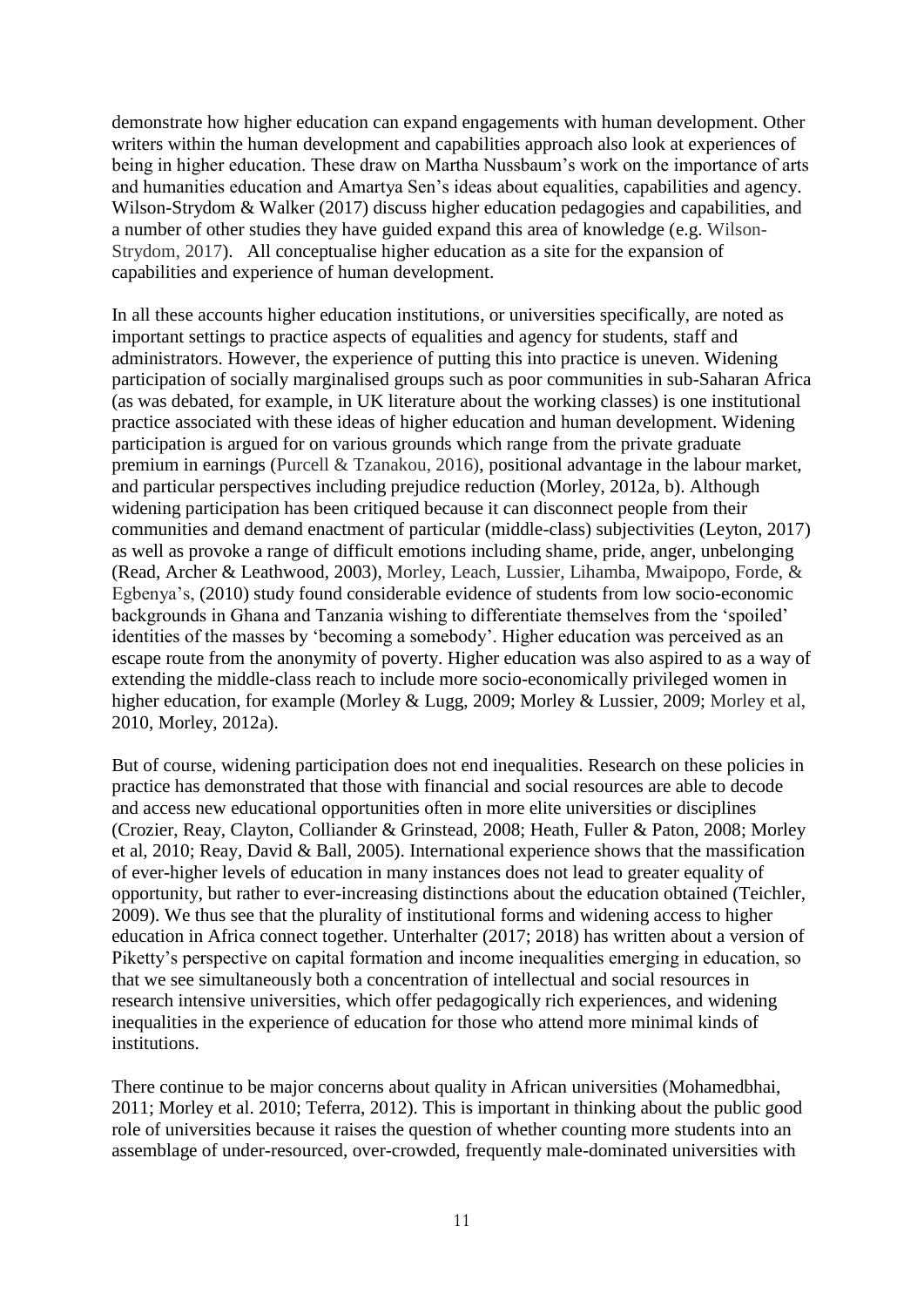under-qualified staff and outdated and colonial curricula provides an appropriate affordance for social, personal and public transformation (Cheeseman, 2015; Morley, 2011). In the discussions about higher education and human development questions also have to be posed about who is creating knowledge in and about higher education and from what ontological and epistemological locations. There is an extensive literature on these issues both conceptual (Mamdani, 1997; Connell, 2007; Fricker, 2007; Badat; Mbemebe; ; Nyamnjoh, 2012Heleta, 2016).) and contributions providing cases of particular initiatives (e.g. Leibowitz & Bozalek, 2014). The authors in Leibowitz's (2013) edited collection interrogate higher education as a public good from the view of the Global South, examining what is meant by a socially just institution, the role of curriculum in advancing public-good education, and the attributes of graduates for the public good. Some chapters looked at specific institutional experiences with this. In what follows we take a step back to look at some of the debates from the international literature, which we attempt to focus in relation to issues confronting African countries and African higher education today.

### **Public good & higher education: Real or ideal relationships?**

A good is something of benefit to people. A good is public or common when its benefit extends beyond the confines of an individual or small family group and has some concern with a wider collective. The nature of this collective may be defined in 'hard edged' institutional terms by citizenship of a state, or in softer 'fuzzier' ways delimited by a set of social, cultural or ethical ties of affiliation. These may be narrow, and linked to a relatively small group, or, as in notions of human development, encompass everyone alive in the world and generations not yet born. Yet, that shared notion of public good is where the consensus ends. There are some very different ways of understanding what comprises a public good and some very different ideas about the forms of justice or acting 'rightly' to secure this. These different ethical views are associated with very diverse forms of higher education. Thus, mapping this field is complex.

The notion of public good associated with higher education is contested in terms of analytical questions of how the good or goods manifest themselves, what constitutes their private, public, common, or ethical nature, and whether and how they can be produced by universities or other kinds of higher education institution. There are further normative questions concerning the forms of public goods that should be prioritised, and how they should be funded and how distributed. Other questions concern what processes of redress of past, current, or future inequalities within and beyond higher education institutions are appropriate when making about assessments of the roles of higher education. As Oketch (2016) points out, questions of *how much* higher education is required for what kinds of public good are often not interrogated. This links with a further question which is concerned with the extent to which higher education can create forms of public good on its own. We will argue that we cannot isolate higher education's relationship with the public good, but in our conclusion we will discuss some of the conditions of possibility for higher education to play instrumental and intrinsic roles associated with the public good in particular societies.

An important distinction (and one not always acknowledged) is made by Locatelli (2017) between education *as* a public good and education *for* the public good. We draw on this in highlighting discussions of intrinsic and instrumental connections between higher education and the public good. In the first sense, attention is on the need to protect accessibility of all to education and thus is close to the notion of a (human) right. In the latter sense, the attention is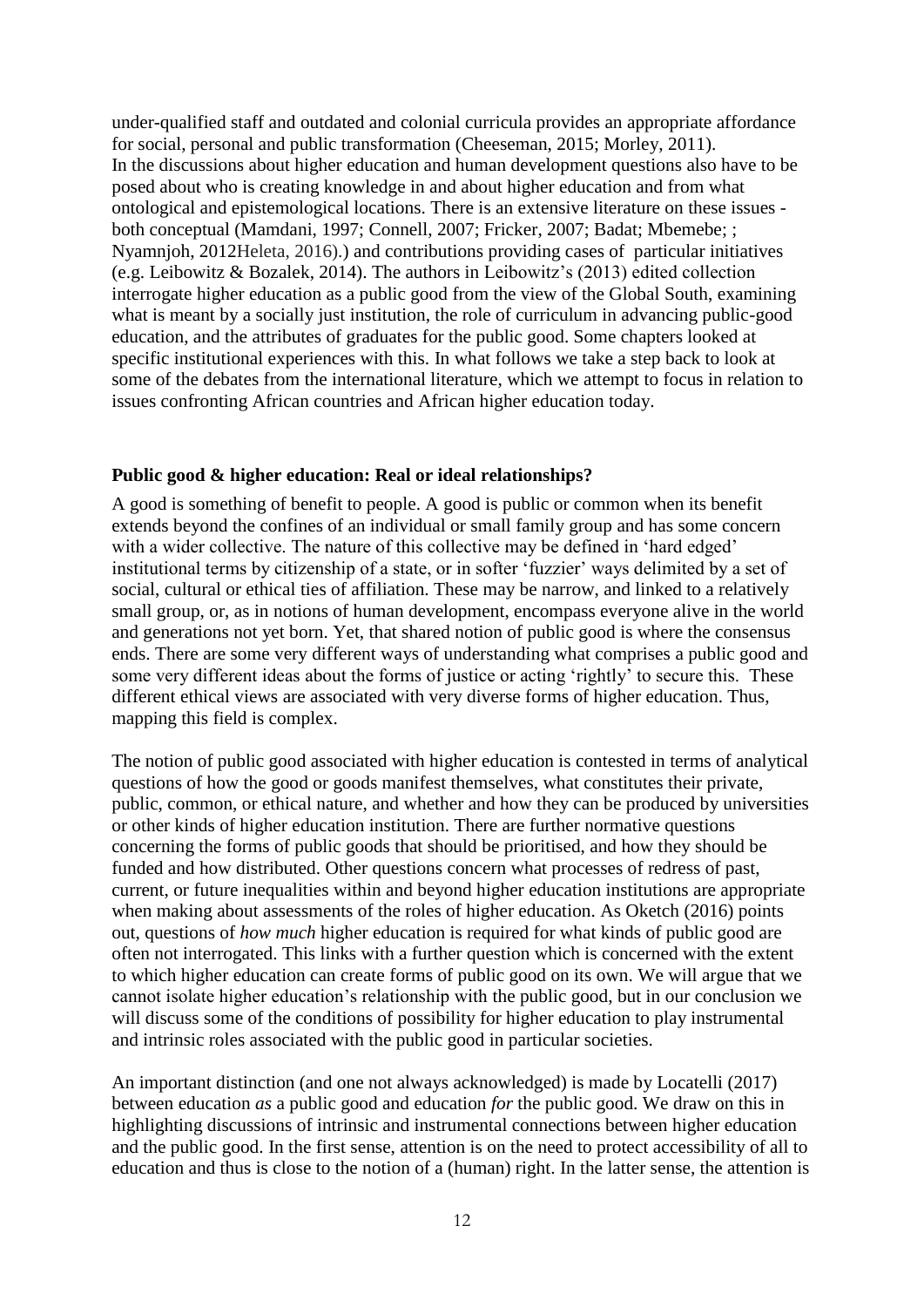on how education can promote public goods, associated, for example, with improved health and well-being, citizenship or decent livelihoods. A similar distinction is made by Brennan and Naidoo (2008) in relation to the 'import' and 'export' functions of higher education in relation to social justice. Using an industrial frame, we can also view the public good in higher education in relation to inputs (equity of access), process (experiences within the institution) and outputs (impact on the broader society). One question we are concerned with in response to Oketch's question above, is whether the instrumental connections between higher education and the public good require only sufficient or minimal levels of experience of higher education, for this to count as a public good or whether some very expansive intrinsic experience of public good in higher education is also needed.

A primary consideration here is what might be distinctive about higher education, in relation to education generally, in the promotion of the public good. Universities are commonly considered to have three primary functions: teaching, research, and service or community engagement (Oketch, McCowan & Schendel, 2014). Universities, therefore, share some things with schools and other forms of education in providing spaces for learning and the acquisition of knowledge, skills, and attitudes. What is particular to universities is the production of new knowledge through research and scholarship, although not all universities do this to the same degree, and many higher education institutions pass on forms of skill or professional knowledge that draw unevenly on research. Research, however, can often be very specialised, and its instrumental public good manifestations may be very slow burn. Corporate commissions for research, intellectual property rights and patents may temporarily restrict access to knowledge, but with time it is usually dispersed into the public domain. By contrast, teaching is the most obviously public role with instrumental effects. The benefits of teaching are to some extent dependent on the distribution of access (and are often restricted to the privileged, which, in turn, can cement their privilege in society). But it is relatively hard for knowledge and attitudes distributed through teaching to be corralled, and the growth of digital platforms and ICT has further expanded their reach (Lupton, [Mewburn](https://www.amazon.co.uk/Inger-Mewburn/e/B00IZH5J24/ref=dp_byline_cont_book_2) & [Thomson,](https://www.amazon.co.uk/Pat-Thomson/e/B001IXNYV0/ref=dp_byline_cont_book_3) 2017). Thus the instrumental and intrinsic versions of public good have many connections.

In the discussion which follows we firstly look at instrumental arguments which consider that higher education has a role in bringing into being public good, which can be local, national, or global. These are temporal or causal arguments and in assessing the research literature establishing relationships of causality or association between higher education and public good are a challenge. This form of analysis also raises the question of how much higher education and in what form, generates some of the instrumental links with public good. In the next part of the discussion we look at arguments that assert that relationships within higher education express intrinsic relationships of public good. These often focus on documenting the space of higher education and the relationships formed there. While these are richly documented in some studies from Africa, long-term outcomes of particular forms of intrinsic public good, persisting over time as an outcome of higher education, rather than other cultural interactions, are harder to document. But the concern to pin down outcomes and causation for both instrumental and intrinsic versions of the argument about higher education and the public good may obscure the inter-relationship between them, and the ways in which particular contexts may require us to reconfigure the notion of public good.

### **Instrumental arguments: higher education brings about public**

Arguments that connect higher education instrumentally with the public good take the form that higher education is linked, as a direct or associated cause, with various formations of the public good, which may entail singly or in some combination: economic growth, innovation,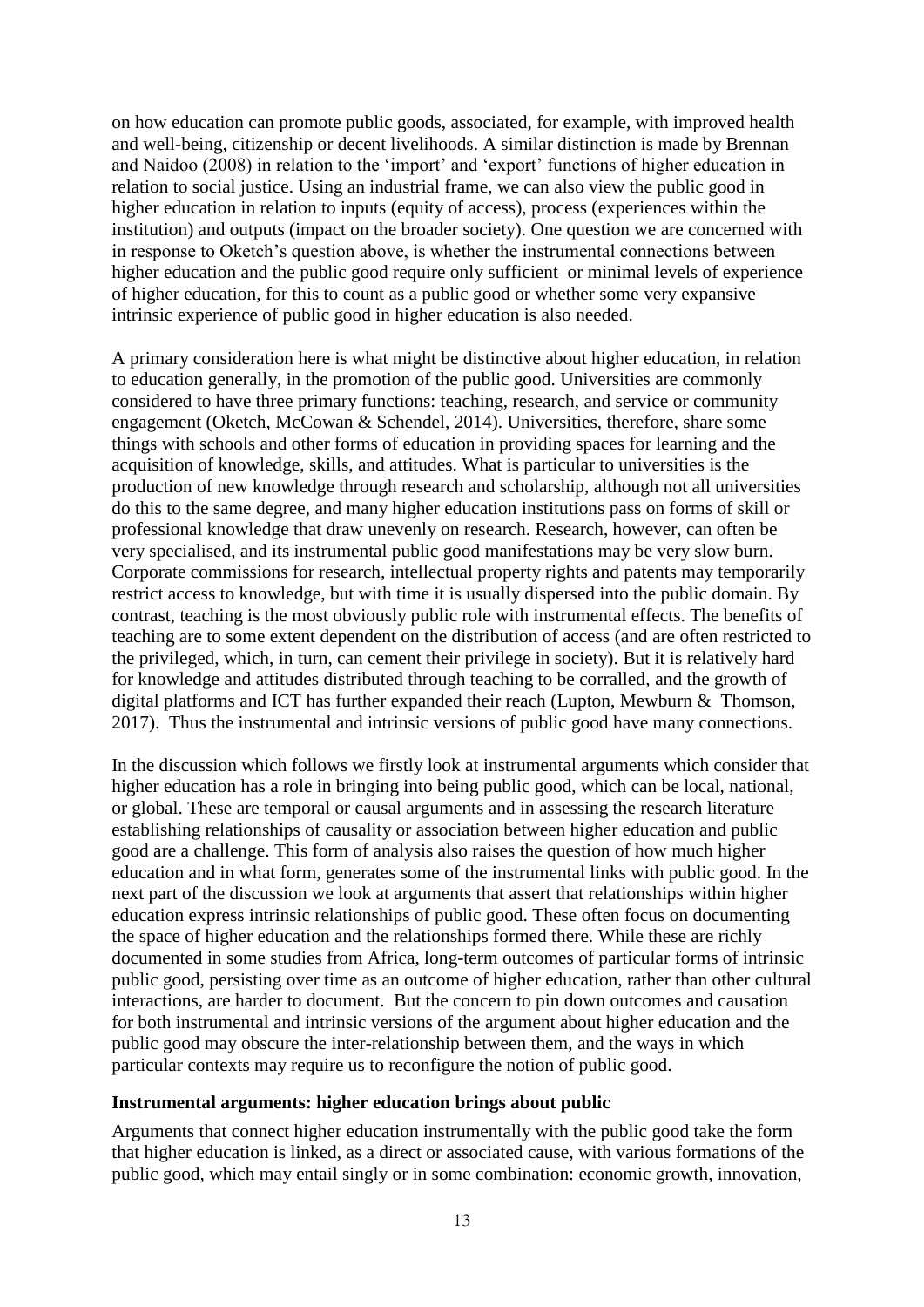improved distribution of income and wealth, more tolerant attitudes, better informed citizenry, better protection and use of environmental resources, a healthier population, the creation of new knowledge that can address social problems and challenges and expand human development or social solidarity. In this form of the argument, these goods are either amalgamated together as 'the public good' or are discussed separately as formations of 'the public good'. But in whichever form, this type of argument positions higher education as an engine of these public good processes. These arguments are largely framed by a political economy orientation that draws out some of the public good benefits of higher education as a phase of deepening research and knowledge production. Many writers who work with this approach pay less attention to the expression of the public good *within* higher education institutions.

The instrumental version of the idea of public good is often linked with claims about the benefits of a knowledge economy, as well as benefits of research and innovation. These, it is argued, contribute to the public good in ways that are economic and non-economic. Some of these non-economic benefits claimed are enhanced democratic participation or deepened insights into equalities, although this is contested (Nixon, 2010). These benefits of public good (singular) it is sometimes argued, flow from higher education, without much assessment made of how many people and in what proportions participate, what is or is not taught to which people, and the pedagogic relationships that pertain. The nature of the arguments look at the correlation between high levels of participation in higher education in some countries; Korea, Singapore, and China are often quoted and high levels of economic growth, innovation and civic solidarity(Hanushek and Woessmann, 2015; Marginson, 2016) . However, the causal links can be difficult to establish definitively, and some argue that the causality runs in the other direction.

The argument is sometimes made about a paradox of high levels of growth in GDP in Africa in the last decade, accompanied by high levels of poverty, unequal distribution, and limited development of productivity or research, some of which may be linked with poor numbers and inadequate methods of calculation ( Fosu, 2015; Jerven and Johnston, 2015; Hope, 2016) . This growth paradox is associated with apparently inadequate levels of higher education to 'trigger' a deepening of the public good, although there has clearly been an expansion of participation in higher education in Africa.

An early formulation is Samuelson's (1954) idea of public goods. This derives from economic work<sup>11</sup> that defines public goods as those products or services that are nonrivalrous and non-excludable. Goods that are non-rivalrous cannot be used only by some groups and not others. These public goods therefore cannot be used in some exclusive way to generate profit only for some. According to Samuelson, increasing a public good defined in

<u>.</u>

(i) A private consumption good whose total can be parcelled out among two or more persons, with one person having less if another gets more (Samuelson, 1955, p. 350). Hence, if X1 is total good, and X11 and X21 are the respective private consumptions of Person 1 and Person 2, Samuelson said that the total equals the sum of the separate consumptions or  $\frac{1}{2}$  X1 = X11 + X21 (Samuelson, 1954). This is condition of summation. (ii) A public consumption good is one that is provided for each person to enjoy or not, according to his or her tastes. Hence, the public good can be varied in total quantity of X2 for its magnitude. It differs from a private consumption good in that each person's consumption of it, X12 and X22 respectively, is related to the total X2 by a condition of equality rather than of summation. This is condition of equality. Thus by definition,  $X12 = X2$ , and X22 = X2." (Samuelson, 1954). Samuelson acknowledged that realistically, many- though not all- government activity can be fruitfully analysed as some kind of a blend of these two extreme polar cases and he contended that "

<sup>&</sup>lt;sup>11</sup> In Samuelson's 1954 paper titled "The Pure Theory of Public Expenditure" he proposed a theory whose basic assumption was a clear distinction between the following two kinds of goods: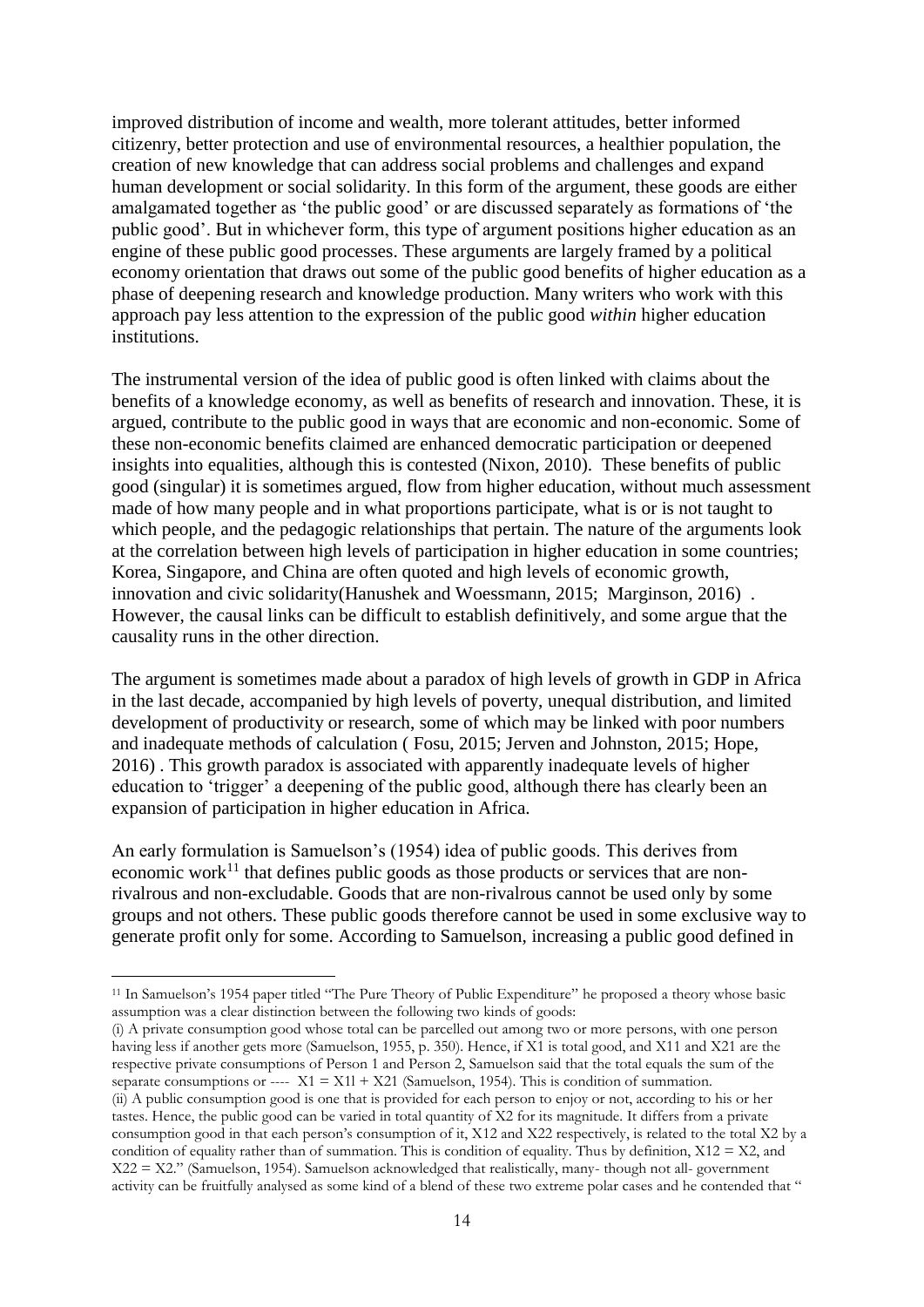this way for a national or global society "simultaneously increases it for each and every man, we must always be simultaneously at exactly the same longitude" (Samuelson, 1954, pp. 351). In the literature, the condition of equality of public goods rather than summation of parcels of private goods has been further discussed as non-rivalrous and non-excludability or where excludability would be very expensive. Thus, if we understand higher education as expanding public goods of this kind, widening access to higher education, widens the pool of people who have the experience of this form of public goods.

In relation to higher education, the clearest example of non-rivalrous and non-excludable public goods is knowledge generated through research and scholarship. For example, it is not possible to exclude certain people from the benefit of say literature or minimising cross infections, even though these insights may have begun in specialist institutions. The knowledge a teacher has about how to motivate a learner, cannot be confined just to that pedagogic interaction and the use of that knowledge by other teachers or learners, lovers of literature, or practitioners of high levels of hygiene in hospitals, does not detract from its insights, in fact it amplifies them. These kinds of public goods cannot (easily) be monetized, and restricted. However, we know that, although public goods are non-rivalrous and nonexcludable, the history of education in just about every country has been one of making it very difficult for groups who are not privileged in some way to have access to the form of that 'common' knowledge that is certificated. There is nothing particularly context rich about the concept of public goods, but who can and cannot use public goods in practice will vary across socio-economic groups and be linked with forms of political power and participation. Thus, conditions in different African countries will determine who can and cannot make use of these public goods, notwithstanding their non-rivalrous and non-excludable form. Public goods are available to all, sometimes linked with the idea of knowledge, communication, and educational exchange that is open and accessible to all, not privatized or put behind pay walls or requiring expensive technologies.

Elements of public good are realised in connections between communities and collectives that work at a meso or micro level. An individual, for example, can study a degree in medicine and from that experience and the resulting diploma will reap the rewards of a high salary and a rewarding livelihood. Nevertheless, there are also public benefits accruing from teaching - in this case the positive impact on others' health through the doctor's work. For McMahon, "These include the uses of human capital in the community that serves the public interest. Both private non-market effects over the lifecycle and the benefits to society are, or should be, central to discussions of academic policy" (McMahon, 2009, pp. 6). McMahon notes that human capital is used to *generate earnings, but is also used at home or in the community to generate non-market benefits*. The notion of human capital as the flow of productive services that a worker can provide is highly contested (Fine, 2013), and it is clear that the health of people in a particular context depend on much more than the skill and training of health workers, as the latter generally work with people who are ill, while the aim of developing and sustaining health is to keep people from becoming ill. Thus, the instrumental dynamics of higher education and the public good entail wider relationships and processes than the skills imparted to individuals.

At the other end of the scale, the instrumental links of higher education are associated with global public goods, such as clean air, knowledge of public health, and support for human rights and conflict resolution. These are able to cross over national boundaries and are not dependent on a single bounded political authority for distribution. These global public goods require co-operation across borders that are economic, political, and supportive of research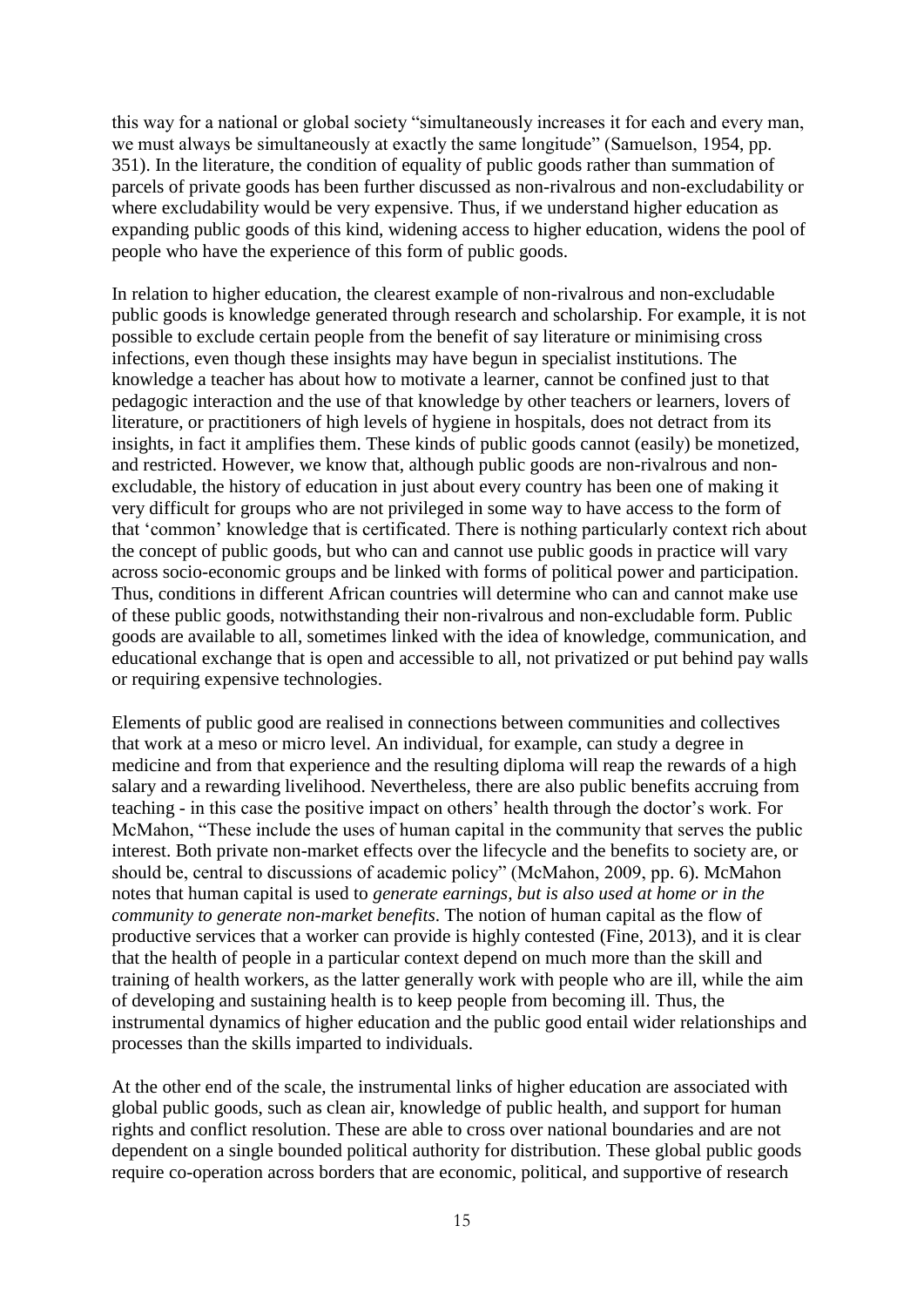and knowledge exchange. This concept of global public goods has attracted significant attention in recent years. For example, Stiglitz (1999) has provided an influential analysis of knowledge as a global public good. The idea has been applied to basic education by Menashy (2009) and this has implications for thinking about higher education. Global public goods have been endorsed within mainstream development thought and by agencies such as the World Bank (2007).

More recent literature on this notion focuses on 'global public goods' (UNESCO, 2018; (Marginson, 2013, 2007) and raises the possibility of examining the contribution that public higher education systems would make to the realization of global public institutions. Part of the literature examining the global character of higher education examines universities as locations of world politics and seeks to better understand and theorize universities as significant political actors (Kamola, 2014). However, this literature largely draws on examples of higher education and global public goods working with models of institutions in the global north. We might consider this nascent work in relation to African higher education institutions and seeing them as critical providers of global public goods. But we need to pose the question regarding what conditions such institutions would need to satisfy to contribute to global public goods, as well as the possibility that they could contribute to and then evaluate the institutions we have.

Many discussions on higher education systems in the context of internationalization (Guri-Rosenblit, 2015; Hammond, 2016) focus on the emergence of what are seen as 'World class universities' with specific indicators used to denote the degree of 'worldclassness' of these institutions (Altbach & Salmi, 2011) and are focussed primarily on elite institutions. We need to unpack the link between higher education institutions, global public goods and national and global public institutions. In Africa many of these relationships are coloured by past histories of colonialism, continued inequalities in participation in research and knowledge production. Part of the characteristics that have been associated with world-class universities by Altbach (2015), is their capacity to craft visions that adopt a farsighted approach towards learning and imagination among faculty and students, through, for example, outstanding faculty members who can contribute substantively to teaching and research that responds to national and global societal challenges. The role of higher education as a public good would in this respect be examined in terms of how it contributes to the realization of various types of global public good services that are critical in helping especially poor countries benefit from global knowledge and skill assets, both by making such assets widely available and by building the capacity of countries to benefit from them (Warner & Fredriksen, 2013). The debate about decolonizaton of curriculum and re-centering ideas about Africa in these discussions raises questions about who defines global challenges and solutions (Heleta, 2016)

Even more extensive in scope than arguments about higher education instrumentally linking to global public goods are arguments about higher education linking to human development, which is a form of public good. Boni and Walker (2013; 2016) develop an analysis of higher education and human development, arguing for enhancing the social change orientation of universities. Drawing on the capabilities approach and concerns with equity, diversity, participation, and sustainability, they see universities contributing to 'building decent societies which value creating human capabilities for all citizens so that they may benefit directly and indirectly from universities as a public good' (Boni and Walker, 2016, pp. 9). Their discussion summarises some of the public good goals for universities (ibid, pp. 24-28) and some of the forces that create inequalities. While they do not develop a particular normative account of public good with a view to human development, they do delineate some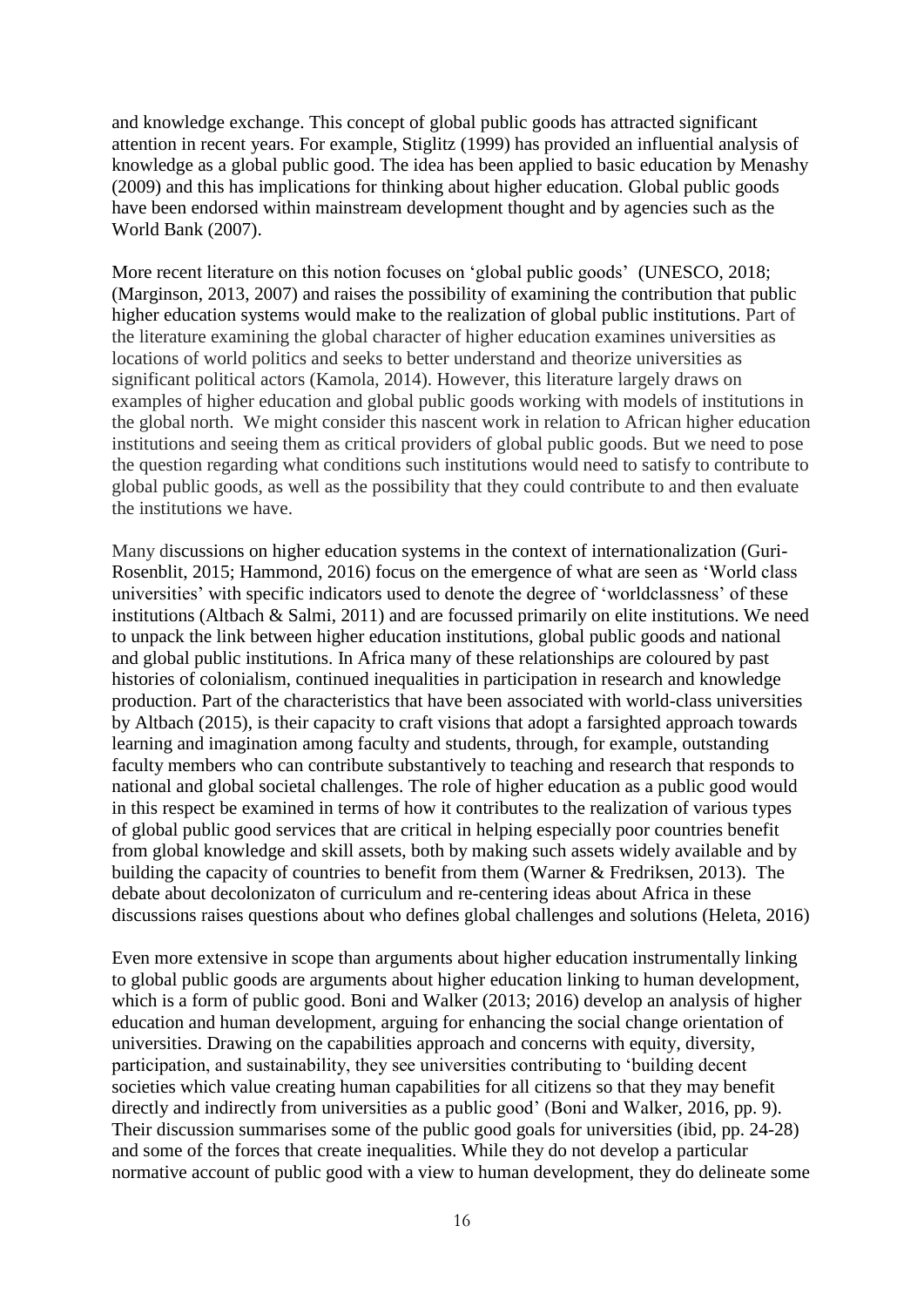of the features of this, particularly a concern with the conversion of resources into capabilities, agency, human dignity, equality, and public deliberations. Unlike some of the work that makes claims about the public good outcomes of higher education without looking at conditions within higher education institutions, a lot of their work, particularly Boni and Walker (2016), presents detailed accounts of intrinsic experiences of public good in higher education. We now turn to look at this form of the argument. A key question concerns what we know around processes of causation between higher education and notions of the public good, and what insights we have on the sustainability of these relationships.

# **Intrinsic argument: higher education as a space to experience public good or human development**

The notion of public good as something experienced in the mind or the body, both within and beyond higher education institutions, has a number of different facets.

A form of the link between higher education and public good is made experientially linked with the idea of the public sphere (Habermas, 1989; 1996; Taylor, 1991). The public sphere is a fluid space of media, local public meetings, and lectures in which public reasoning and critical commentary on society is aired. This is, ideally, a space of critique and the formation of attitudes of participation, citizenship, and critical belonging in and through higher education institutions. This includes ideas about building and sustaining the institutions that support greater equalities, social justice and democratisation. Both ideas have a bearing on what is taught in higher education, how it is taught, some of the spatial relationships in higher education and experiential features of working and studying in particular kinds of institutional cultures. Thus, these intrinsic ideas about higher education and the public good include discussions of widening participation and enhancing access, although these discussions are also often framed in terms of the instrumental arguments.

Marginson connects this notion of the university (but not necessarily the technical or vocational tertiary level institutions) with Habermas's depiction of the English coffeehouses of the  $17<sup>th</sup>$  and  $18<sup>th</sup>$  centuries, which were settings close enough to some centres of power, but also sites of critique of power (Marginson, 2011). Habermas' idea of a public sphere draws on Kant's (1798) ideas on critical reason, and the need for universities to maintain autonomy from the state in order to critically scrutinise politics, economics and society. For Rawls ( 1971), and political liberals, the space of the overlapping consensus is a public space in which we all need to co-operate, for the common good, regardless of what private and very different ideas of the good one might hold. While he derives this notion from the history of trying to deal with the legacy of ferocious religious wars in Europe in the 16th and  $17<sup>th</sup>$ century, we need to consider the extent to which this form of overlapping consensus as a means to deal with histories of violence, racism and dispossession is appropriate in the African context, or whether other notions of a public sphere of recognition, forgiveness and acknowledgement of difference might be more appropriate.

The first wave of universities established in sub-Saharan Africa were elite institutions, designed for those who would be in government (Mamdani, 1996;. Cloete and Maassen, 2015; Teferra, 2017) , They remained far removed from the society in which these universities were located and were socially distant for the people these universities aimed to serve. They were found in the capital cities of African countries (Ajayi, Goma and Johnson, 1996; Teferra, 2017) and were sometimes sites of critiques of political centres of power, but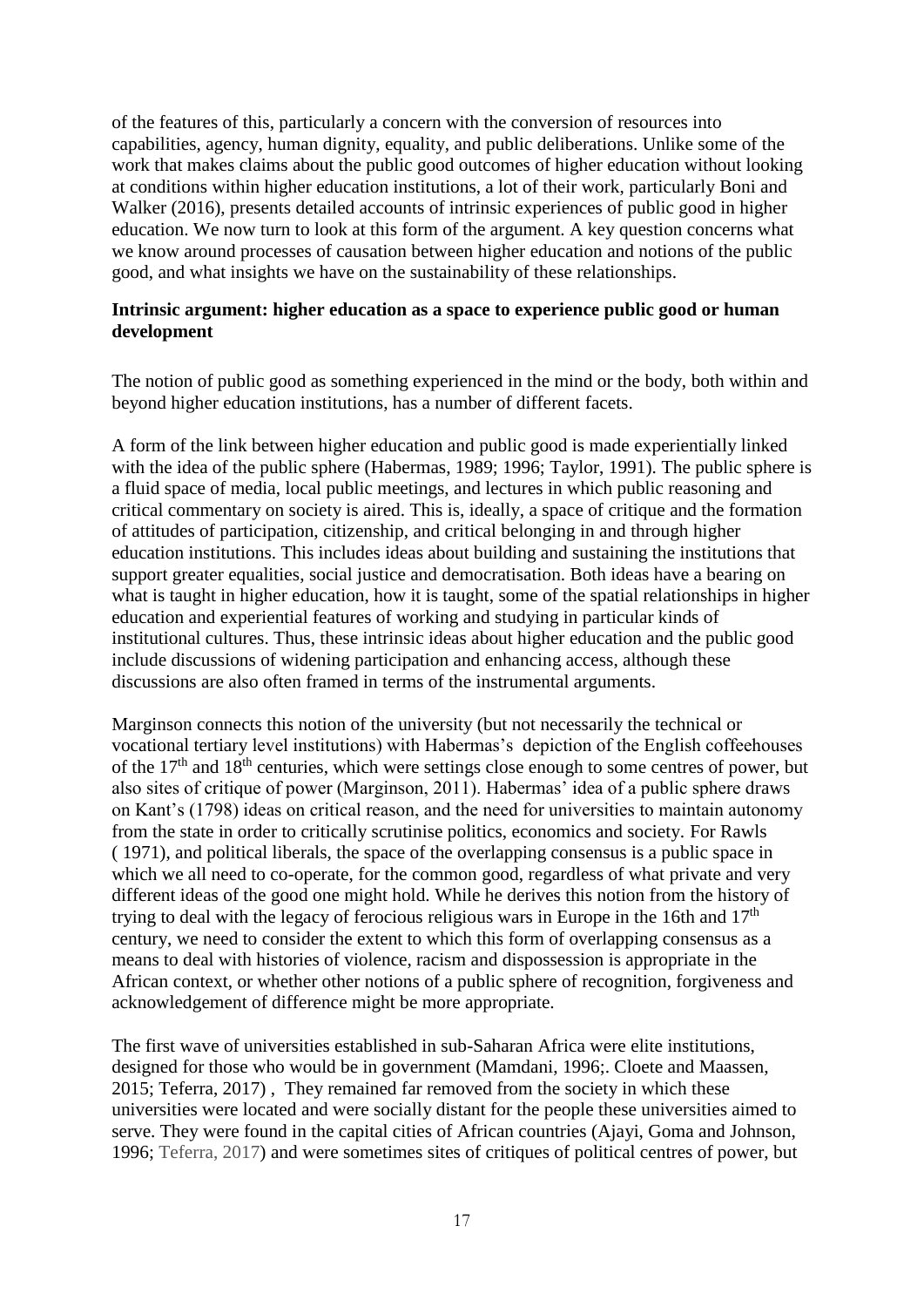those studying and working in those universities were often socially closer to those in power than those experiencing intersecting inequalities (Mamdani, 2008) .

There is a dimension of the common good that is distinctive, and has some different features from this notion of public sphere. For some writers, common good is a shared space of collective construction—thereby having a procedural, in addition to a substantive meaning, and this emphasises the importance of some of the experiences of higher education as offering access to this form of collectivity. As stated by Deneulin & Townsend (2007):

[T]he common good is not the outcome of a collective action which makes everybody better off than if they acted individually, but is the good of that shared enterprise itself. It is the good of the community which comes into being in and through that enterprise.

In this way, UNESCO (2015b) and Locatelli (2017) employ the term 'common good' as a way of indicating the shared space for construction of education in practice by communities—and thereby as a critique of the individualist conception of public goods in economics. (This usage is distinct from the term common good in economics, indicating a good which is non-excludable but may be rivalrous). It is this term, in fact, that appears in the title of Marginson's (2016b) latest work on the topic of higher education. It is employed here in the sense of "formation of common relationships and joint (collective) benefits in solidaristic social relations within a country" (pp. 16-18). This articulation of ideas about higher education linked with a common good as delineated by Marginson draws mainly on examples from Europe and the USA.

A resonance could be seen between this notion and scholarship about collective forms of belonging, epistemologies, culture and values, sometimes described as a feature of African ways of knowing (Waghid, 2014) or epistemic/ethical relationships (Hoffman and Metz, 2017) postcolonial epistemologies (Mamdani, 2017; Nyamnjoh, 2012) Mbembe, 2016) which identify common experiences of knowledge hierarchies , dispossession, racism, violence, and connected inequalities.

We need to emphasise that this form of the argument about the intrinsic value of public goods, common goods, or public sphere also has an instrumental dynamic, in that universities can provide a space for discussion, debate, and deliberation. In this sense, they can represent a public sphere and also have an instrumental role in promoting critical scrutiny of government and policy, and allowing for a creative rethinking of society. However, despite all of these potentialities, whether universities actually promote public good/s in these ways depends on their commitments and practices. Marginson (2007) argues that the public benefits emanating from universities do not necessarily correspond to their ownership or management, with both public and private institutions producing a 'variable mix' of public and private goods. Nevertheless, private institutions—unless blessed by a generous endowment or significant public funding—rarely have the financial autonomy to ensure open and equitable access, and to conduct research and sustained community engagement in the public interest. In addition to marketisation, Marginson also highlights 'status competition' and the rankings fever as a major impediment of the promotion of public good. McCowan (2016) has noted how positional inequalities between institutions in Africa may also have a bearing on realising rights and equalities.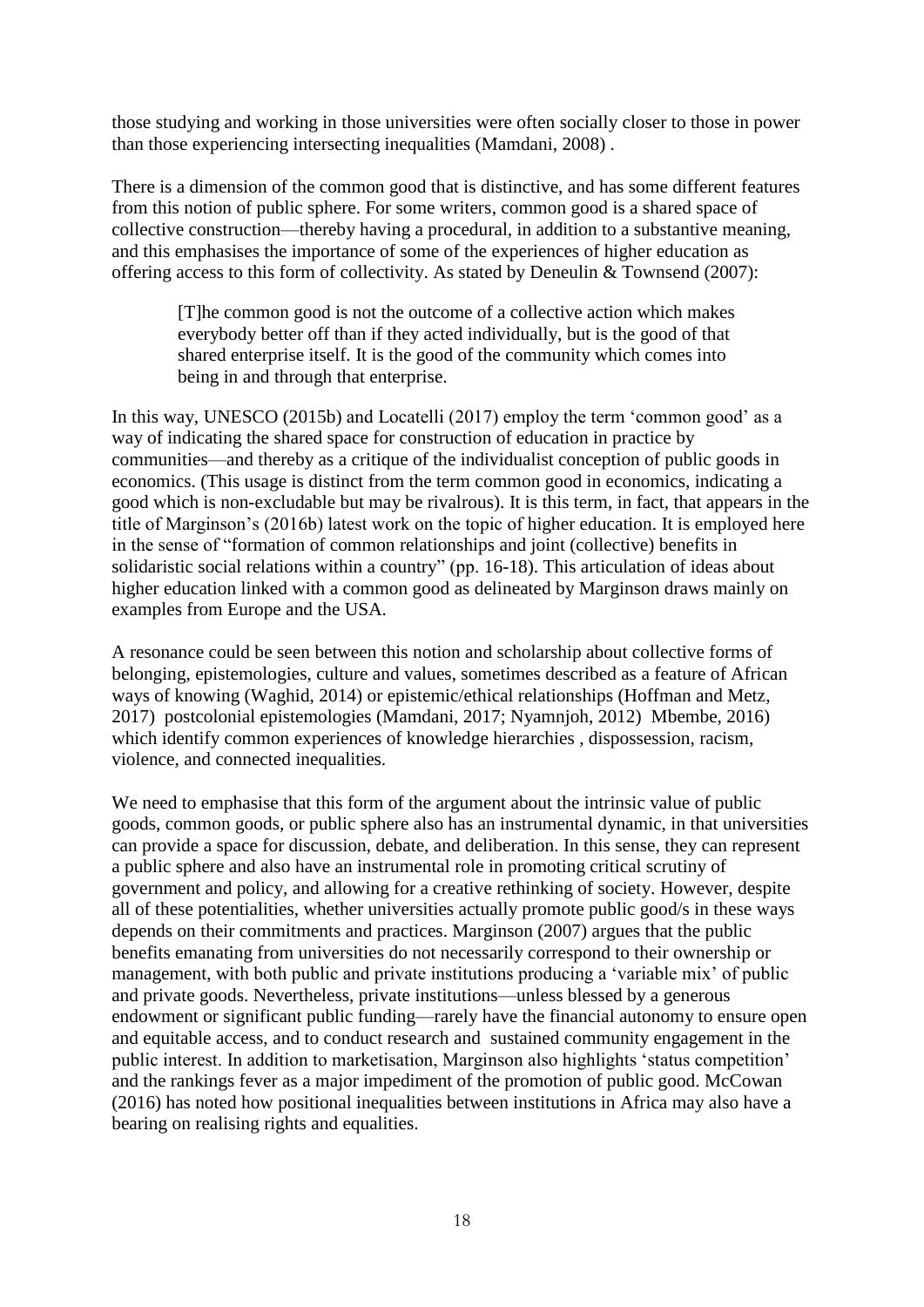There are a number of contemporary accounts (e.g. Singh, 2001; Calhoun 2006; Tilak 2008; Dill, 2011; Nixon, 2010 Naidoo & Williams, 2015; Williams, 2016) in addition to the ones listed above) addressing conceptions of public good in and through higher education. To a large extent these are works of advocacy, given the concerted undermining of the public dimension of universities in the context of marketisation of public higher education systems, the growth in the number and size of private (and particularly for-profit) institutions, and the intensifying public perception that the university is (and should be) a vehicle for furthering of private interests. Nevertheless, these accounts also expand our normative and analytical understandings of the relationship between university and public good. They raise as a central feature the question of how the institutional form of a higher education institution shapes its capacity to engage in critique and engagements from the perspective of the public sphere.

While a number of authors consider how universities are constituted in a way that they can contribute to the production of public goods (Brennan, Roger and Lebeau 2004), much of this discussion is anchored in institutional theory and largely focuses on examining processes of change that enable higher education institutions to accommodate change in the external environment in ways that ensures their continued relevance within the civic community (Clayton, Bringle and Hatcher, 2012), but does not ask questions about the issues of inequalities, poverty and politics that are a feature of many African institutions. The other dimension under this strand of intrinsic formation of public good in higher education concerns community engagement, and discusses how academic departments should create spaces within their structures for institution building activities for cultivating social and moral values in students and surrounding communities through the curriculum laying the foundation for social networks which can promote public goods (Clayton, Bringle and Hatcher, 2012). Some studies have focused on the behavior of higher education institutions and how they adjust both to be in synergy and at the same time to energize changes in the wider institutions of society as central to the public goods mission. Chambers and Gopaul (2008) in a study utilizing phenomenological and constructivist lenses to analyze descriptions of 'higher education and the public good' provided by 217 participants record that among others, the behaviours and decisions of institutions are reflections of their public good roles. These behaviours include values, policies, procedures, relations (internal and external to the institution), and institutional cultures that speak to the level of commitment to the public good especially with regard types of changes needed for higher education to significantly contribute to addressing the complex challenges and opportunities within society generally, as well as more specifically within institutions of higher education themselves.

In the United States, Fitzgerald et al (2012) argue that community engagement as a crucial aspect of gauging the public good impact from higher education institutions is undermined by political and economic circumstances such as funding limitations that force institutions to consider disengaging from their communities, as they must find ways to cut costs and privileges certain disciplines perceived to have higher returns to both individuals and institutions. Pasque (2006) traces the genesis of the disengagement of HE institutions from active community engagement, to the emergence of the post-war military-industrial complex and the negotiation of new relations with America's research universities. The emergence of specialized research institutes outside the universities to support the military complex gradually shifted criteria for faculty evaluation from broad social needs to narrow disciplinary expertise . The concept of 'optimal learning' is used in the United States to refer to the capacity of universities to organize learning in ways that help strengthen democratic and civic institutions beyond the classroom to include higher education's impact on societal organizations, businesses, corporations, and value-based organizations However, this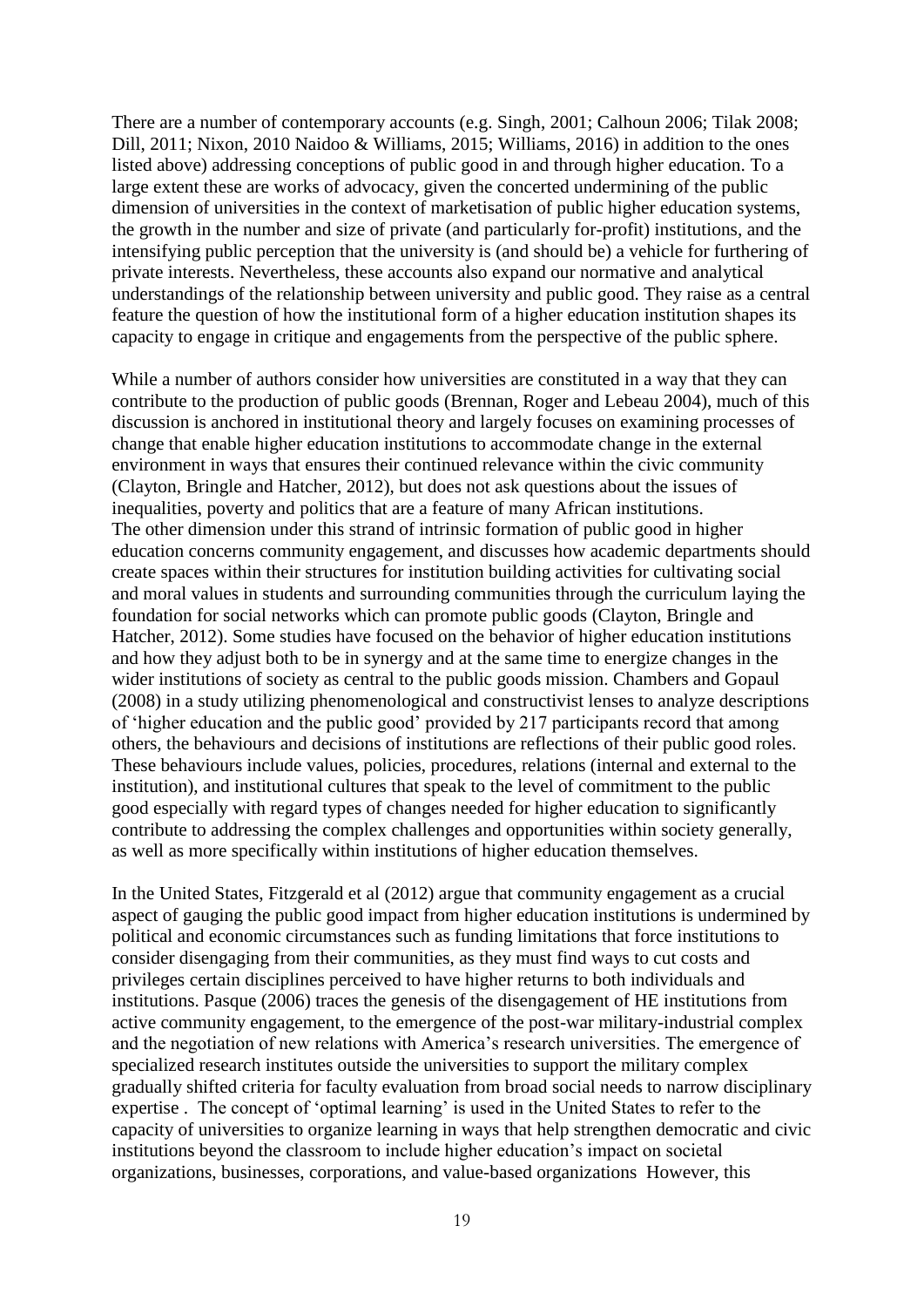literature rarely looks at whether these networks are among elites who attend higher education, and whether it is social solidarity with the poor that is advanced. A further term that has come to prominence in relation to the public good form of higher education the 'commons' – having been extended from its original usage as shared agricultural land to include the cultural and political realm, particularly knowledge in the digital age (Hess & Ostrom, 2006). The commons is an open co-operative space, nonhierarchical, where people come to use and share a commonly owned resource – and therefore is inimical to the market, but also possibly to the state. In education, the commons has manifested itself through the new opportunities for autonomous learning offered by the internet, as well as through the emergence of open access courseware. These can call into question the existing form of higher education institution as a particular situated space for the public good, and raise questions about the commons as a site for learning which dissolves some of the hierarchies of knowledge, pedagogies, and inequalities between institutions.

# **Connecting Instrumental and intrinsic ideas of higher education and the public good: problematising publics**

While we can distinguish quite clearly between versions of the instrumental and intrinsic notions of the public good and higher education, it is also important to see how they overlap in particular contexts. In addition, a number of studies of widening participation, particularly in South Africa, have highlighted how both the notion of the public and the private good of higher education need to be problematised. Jansen (2017) documents the emergence of what he calls 'the welfare university' where higher education provides some of the income and services which some societies are distributed through the state. In this guise higher education is both instrumental and intrinsic to public good. Unterhalter (2017b; 2018) looking at forms of public private partnership (PPP) in education, including their utlisation in higher education delineates three forms the intermixture generates a reconfiguration of links with ideas of public or common good:

- i) causation idea where education in a range of sites (public, private or intermixed) brings about public good and this will enhance the conditions for common good
- ii) a conditional idea , where conditions in education (supported by public provision or forms of private engagement) may enhance public good, together or separate from common good, but only under certain conditions in certain contexts, possibly engaging with decolonization of the curriculum or enhancing democraisation
- iii) a critical communitarian idea that suggests the development of the relationships of care and community by enhancing the quality of relationships between people (a different set of relationships to those signalled by privatisation) which will generate common good, examine structures of injustice and through this possibly deepen experiences of public good.

These different formations suggest considerable overlaps in thinking about instrumental and intrinsic notions of higher education and the public good and the importance of paying careful attention to the contexts in which ideas are formulated.

# **Conclusion**

This paper has argued that ideas about higher education and the public good can be divided into instrumental and intrinsic forms, and that there is some cross-over between them. While some writers formulate a notion of a single public good, or alternatively many goods which individuals benefit from, there are many who see this as a heterodox process, in which public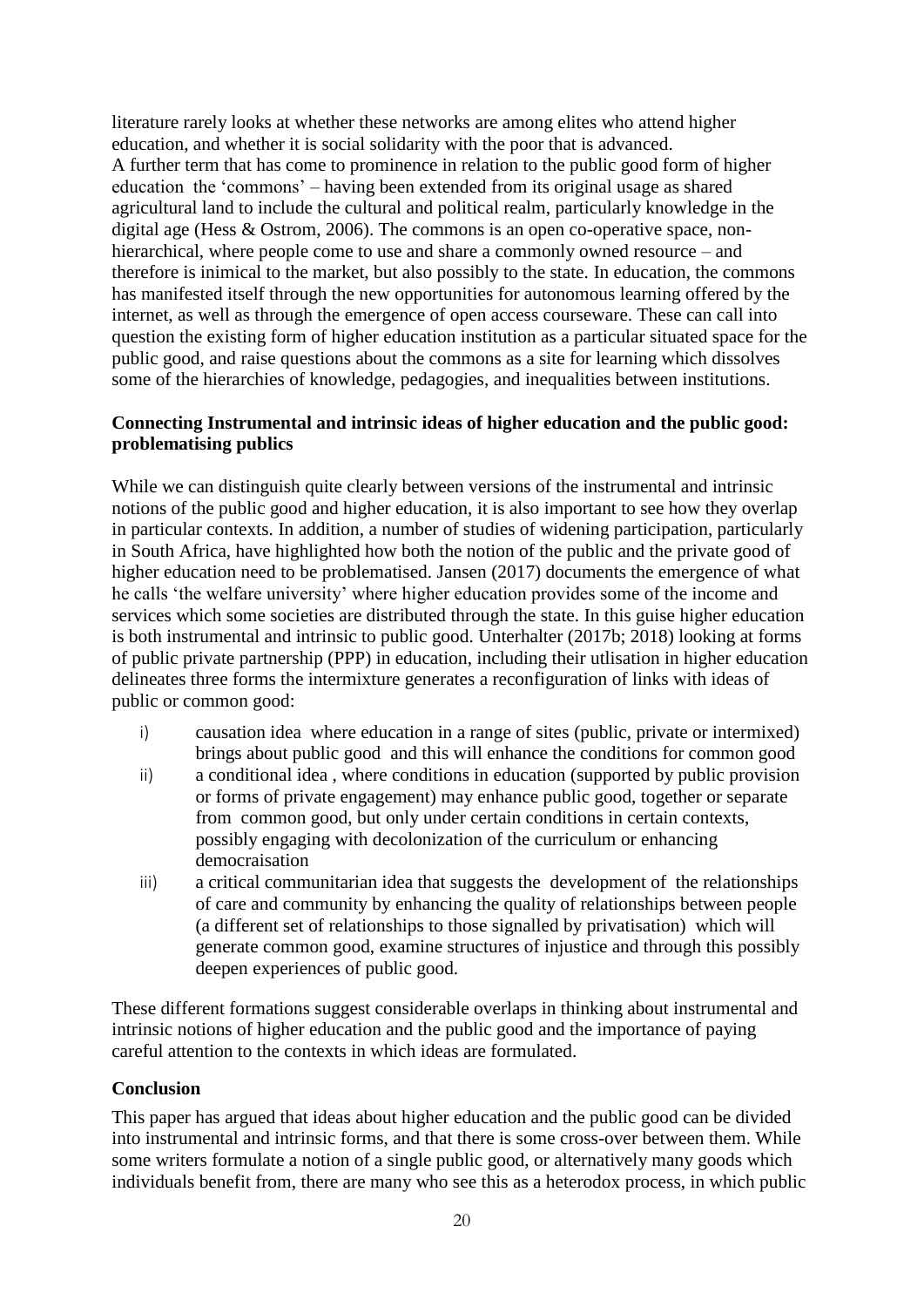good may link with public bad. There are few longitudinal studies that consider causation in Africa. Secondly we have looked at how public good in higher education is substantive for those who experience it and how this can be expanded to a wider collectivity, or develop some sense of solidarity with those who do not share the experience of higher education.

The paper argues that these contestations need to be read contextually. Higher education in sub-Saharan Africa has moved through phases, from the establishment of flagship national universities in the post-independence period for state bureaucracy formation, to the emergence of developmental universities with a commitment to indigenising knowledge and benefiting marginalised populations, through more recent tendencies towards the marketisation of public institutions and the significant growth of private universities. We suggest that mainstream conceptualisations of higher education and the public good are underpinned by particular understandings of the nature and form of higher education and how knowledge is acquired and developed – orientations that may be very far from the reality of highly unequal and politically complex societies within which higher education is deeply embedded. Thus a reconceptualisation of the *public* is required by these contexts and some challenge to conceptualisations of the *private*, given the strong obligations of individuals to extended families, and the sharing of the fruits of higher education amongst their communities of origin.

Thus what may be important in conceptualising higher education and the public good in the African context and the value of such thinking for broader debates on the role of higher education entails paying careful attention to the relative and contextualised nature of the public goods that higher education brings how important this is relative to other pressing social concerns,. Contextualised assessments have to be made on this. Thus we cannot think of higher education and the public good without thinking about particular formations of higher education, in particular socio-economic and political settings, and how this problematises and animates the idea of public good.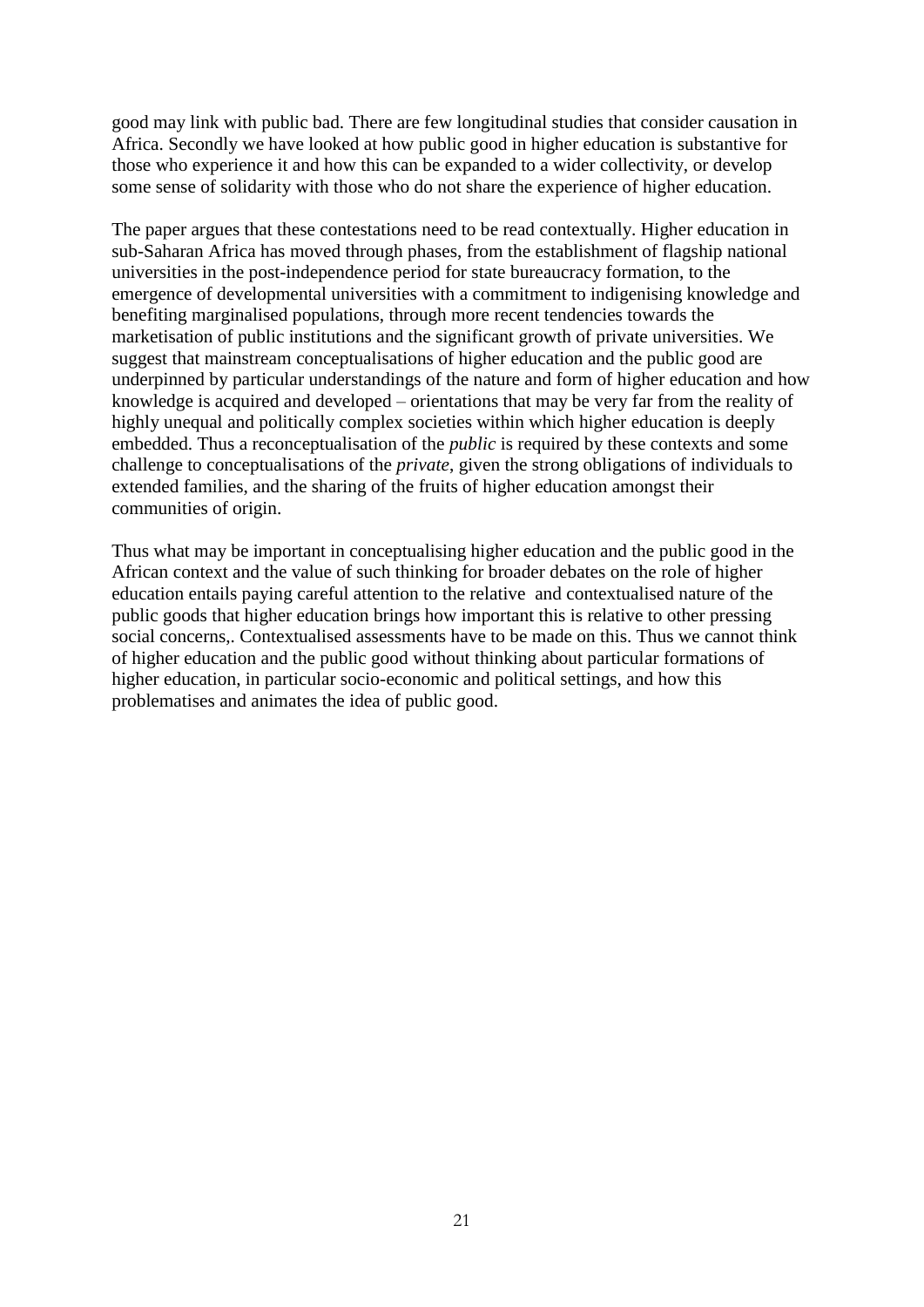# **References**

African Union, 2015, Agenda 2063 Addis Abbaba: African Union on line at <https://au.int/en/ea/statistics/a2063sdgs> consulted May 2018

Africa-America Institute (AAI) (2015) State of Education in Africa Report 2015. http: [www.aaionline.org/wp-content/uploads/2015/09/AAI-SOE-report-2015-final.pdf.](http://www.aaionline.org/wp-content/uploads/2015/09/AAI-SOE-report-2015-final.pdf) Accessed 9 May 2017.

Association for the Development of Education in Africa Working Group on Higher Education and Association of African Universities (2004), *Higher education in Sub-Saharan Africa, with specific reference to universities*, Accra: AAU

Adu-Yeboah, C. and Dzama Forde, L. (2011): Returning to Study in Higher Education in Ghana: Experiences of Mature Undergraduate Women. *Research in Comparative and International Education* 6 (4), pp. 400-414

African Development Bank Group (AfDB) (2008). Strategy for Higher Education, Science and Technology'. Operations Policies and Compliance Department (ORPC)/Human Development Department (OSHD).

[https://www.afdb.org/fileadmin/uploads/afdb/Documents/Policy-Documents/.](https://www.afdb.org/fileadmin/uploads/afdb/Documents/Policy-Documents/) Accessed 17 May 2017.

Ajayi, J.F.A, Goma, L.K.H, & Johnson, G. (1996). *The African Experience with Higher Education.* London: James Currey

Allais, S. (2017). Towards measuring the economic value of higher education: lessons from South Africa. *Comparative Education*, 53(1), pp.147-163.

Allen, L. Solomon, L. Storan, J. Thomas, L. (2005) International comparators of widening participation in higher education. [https://www.heacademy.ac.uk/resources/detail/action-on](https://www.heacademy.ac.uk/resources/detail/action-on-access/HE_in_the_USA.%20Accessed%207%20March%202017)[access/HE\\_in\\_the\\_USA. Accessed 7 March 2017.](https://www.heacademy.ac.uk/resources/detail/action-on-access/HE_in_the_USA.%20Accessed%207%20March%202017)

Altbach, P. (2015). The costs and benefits of world-class universities. *International Higher Education*, (33).

Altbach, P and Salmi, J (2011) (eds). *The road to academic excellence: the making of worldclass research universities.* Washington DC. The International Bank for Reconstruction and Development/The World Bank.

Appadurai, A. (2004). The capacity to aspire: Culture and the terms of recognition. In V. Rao & M. Walton (Eds.), *Culture and Public Action*. Stanford, CA: Stanford University Press, pp. 59–84.

Assié-Lumumba, N. T. Codesria.(2006). *Higher education in Africa: Crises, reforms and transformation*.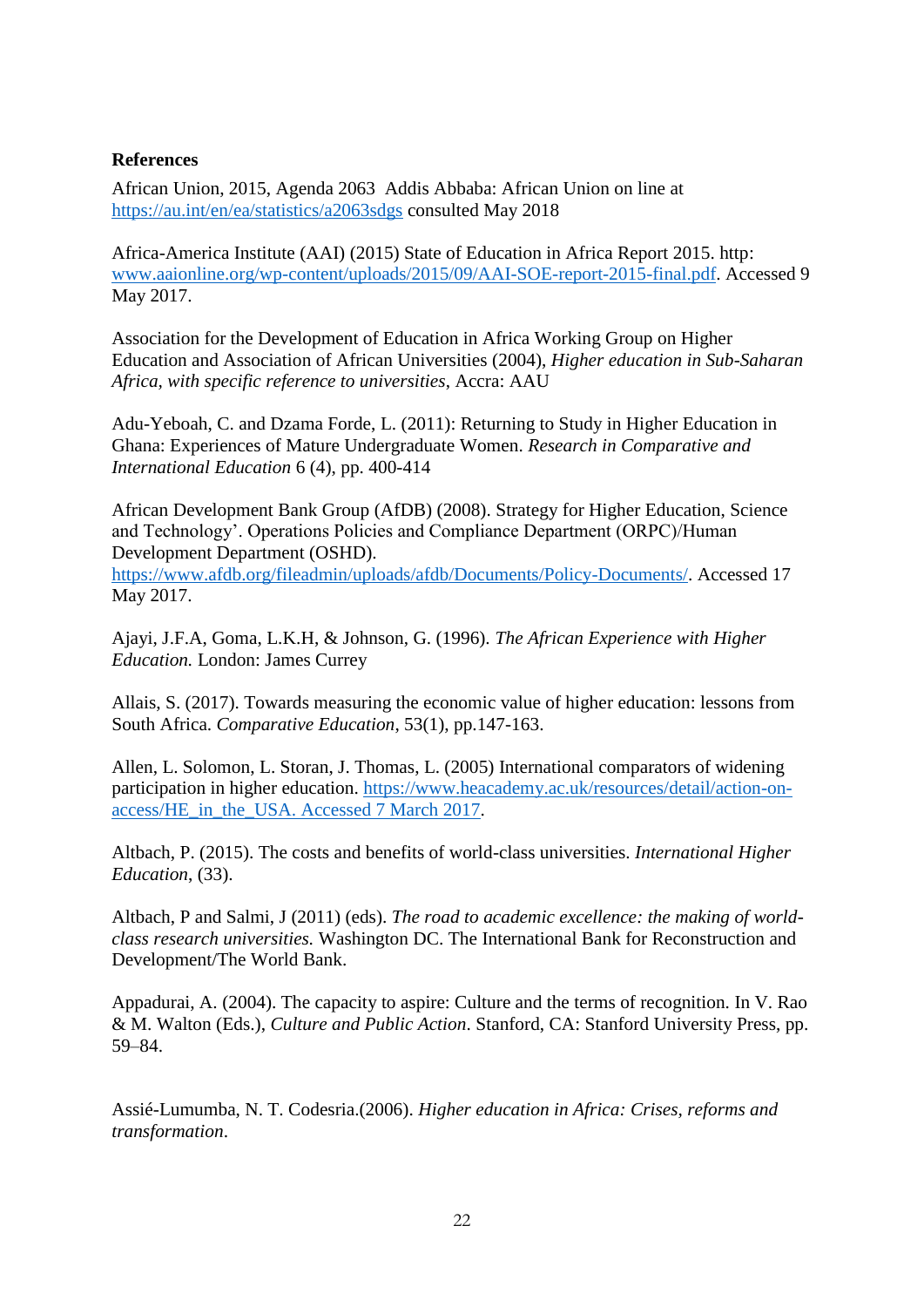Association of European Universities (1998). The Public Role of the University. Strasbourg, Association of European Universities (CRE).

Badat, S. (2004). Transforming South African higher education, 1990-2003: goals, policy initiatives and critical challenges and issues. *National policy and a regional response in South African higher education*.

Badat, S. (2010). Global rankings of universities: A perverse and present burden. *Whose interests are we serving? Global inequalities and higher education*, 117-141.

Biesta, G. (2006). What's the point of lifelong learning if lifelong learning has no point? On the democratic deficit of policies for lifelong learning. *European Educational Research Journal*, 5(3–4), 169–180.

Blom, A., Raza, R., Kiamba, C., Bayusuf, H. and Adil, M. (2016) *Expanding Tertiary Education for well paid Jobs, Competitiveness and Shared Prosperity in Kenya*. Washington DC: The World Bank.

Boni, A., & Walker, M. (2016). *Universities and global human development: Theoretical and empirical insights for social change*. Routledge.

Brennan, J. and Lebeau, Y. (2002) The Role of Universities in the Transformation of Societies: an International Research Project. Paper presented at the CHER 15th Annual Conference, 5–7 September 2002, Vienna, Austria.

Brennan, J., King, R., & Lebeau, Y. (2004). The role of universities in the transformation of societies. *Synthesis Report. Centre for Higher Education Research and Information/Association of Commonwealth Universities, UK*.

Brennan, J., & Naidoo, R. (2008). Higher education and the achievement (and/or prevention) of equity and social justice. *Higher Education*, *56*(3), 287-302.

British Council (2016). Universities, employability and inclusive development: Repositioning Higher Education in Ghana, Kenya, Nigeria and South Africa. Research Report. London: British Council.

Burke, P. (2012) *The Right to Higher Education: Beyond Widening Participation*. London: Routledge.

Calhoun, C. (2006). The university and the public good. *Thesis Eleven*, *84*(1), 7-43. Chambers, T. and Gopaul, B. (2008). Decoding the Public Good of Higher Education. *Journal of Higher Education Outreach and Engagement*, 12(4) 59-91.

Chambers, T., & Gopaul, B. (2008). Decoding the public good of higher education. *Journal of Higher Education Outreach and Engagement*, *12*(4), 59-92.

Cheeseman, N. (2015). It's time Africa addressed her education woes. [http://www.nation.co.ke/oped/Opinion/Its-time-Africa-addressed-her-education-woes/-](http://www.nation.co.ke/oped/Opinion/Its-time-Africa-addressed-her-education-woes/-/440808/2937422/-/jax6v0z/-/index.html) [/440808/2937422/-/jax6v0z/-/index.html.](http://www.nation.co.ke/oped/Opinion/Its-time-Africa-addressed-her-education-woes/-/440808/2937422/-/jax6v0z/-/index.html) Accessed 7 March 2017.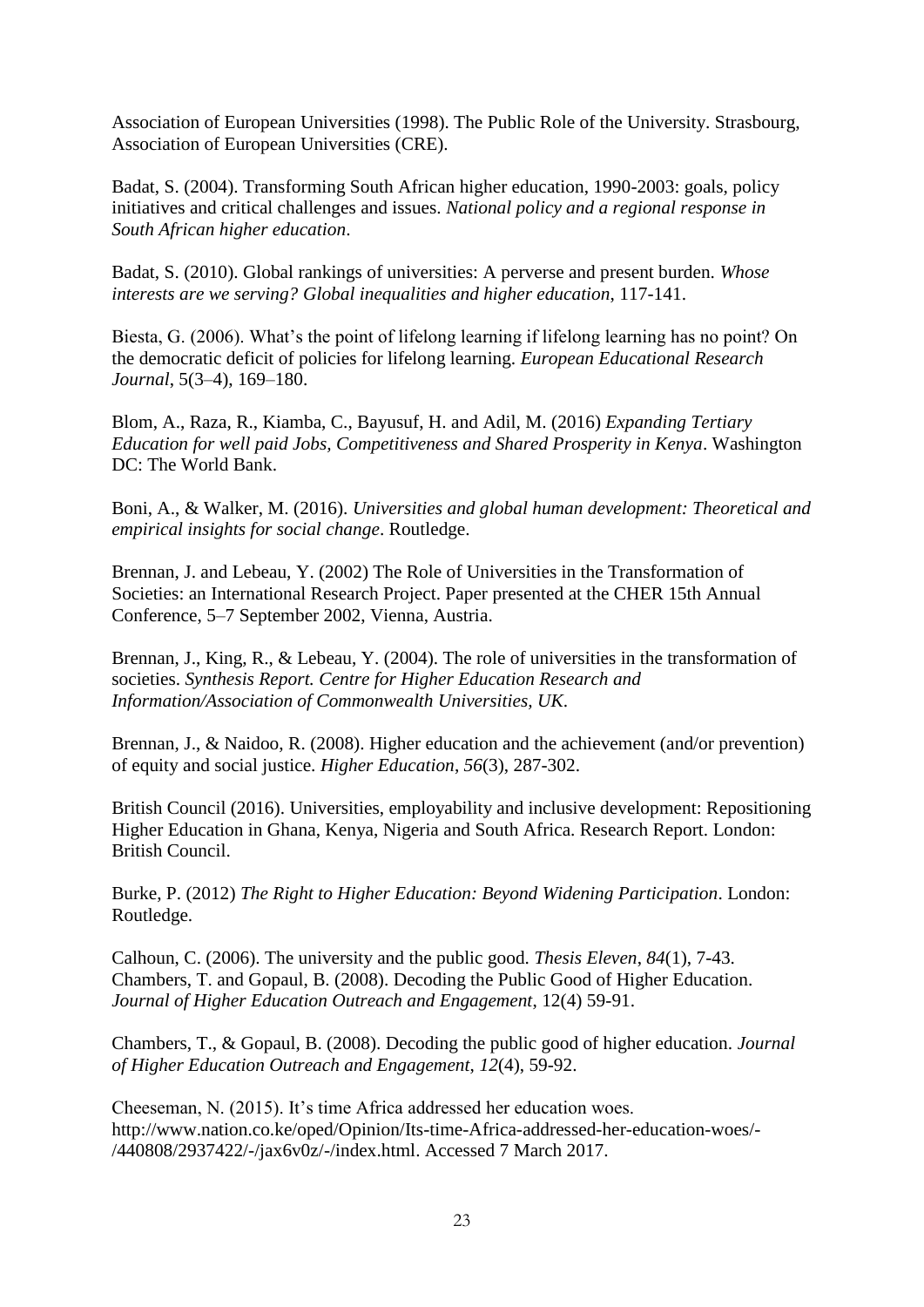Chuks, J., (2017). Challenges and prospects of Africa's higher education [https://www.globalpartnership.org/users/jchuks.](https://www.globalpartnership.org/users/jchuks) Accessed 20 March 2018.

Clayton, P.H., Bringle, R.G, & Hatcher,J.A. (Eds). Research on service learning: Conceptual frameworks and assessment (Vol. 2B, pp. 539 - 571). Sterling, VA: Stylus.

Cloete, N., & Maassen, P. (2015). Roles of universities and the African context. Knowledge production and contradictory functions in African higher education, 1-17.

Cloete, N., Maassen, P & Bailey, T. (2015) (eds). Knowledge production and contradictory functions in African higher education. Cape Town: African Minds.

Connell, R. (2007). *Southern Theory*. London: Allen & Unwin.

Coleman, J. S. (1986). The idea of the developmental university. *Minerva*, *24*(4), 476-494.

Crozier, G., Reay, D., Clayton, J., Colliander, L., & Grinstead, J. (2008). Different strokes for different folks: Diverse students in diverse institutions – experiences of higher education. *Research Papers in Education*, 23(2): 167–179.

Danvers, E. (2015) Criticality's affective entanglements: rethinking emotion and critical thinking in higher education. *Gender and Education*, 28 (2): 282-297.

Deneulin, S., & Townsend, N. (2007). Public goods, global public goods and the common good. *International Journal of Social Economics*, *34*(1/2), 19-36.

Dill, D. D. (2011). Assuring the public good in higher education: Essential framework conditions and academic values. In *SRHE seminar on Higher Education as a Public Good: Critical Perspectives, New College, Oxford, July* (pp. 4-5).

Fine, B. (2013). *Labour Market Theory: A Constructive Reassessment* (Reprint edition). London: Routledge.

Fitzgerald, H., Bruns, K., Sonka, S. Furco, A., and Swanson, L. (2012). The Centrality of Engagement in Higher Education. *Journal of Higher Education Outreach and Engagement, Volume*, 16, (3), pp. 7 -27

Fosu, A. K. (2015). Growth, inequality and poverty in Sub-Saharan Africa: recent progress in a global context. Oxford Development Studies, 43(1), 44-59.

Fricker, M. (2007). *Epistemic injustice: power and the ethics of knowing*. Oxford: Oxford University Press.

Friesenhahn, I. (2014) Making higher education work for Africa: Facts and figures. [http://www.scidev.net/global/education/feature/higher-education-africa-facts-figures.html.](http://www.scidev.net/global/education/feature/higher-education-africa-facts-figures.html) Accessed 7 March 2017.

Gamedze, T. and Gamedze, A. (2015), Salon for What? The Johannesburg Salon 9. Johannesburg Workshop in Theory and Criticism. available at http://jwtc.org.za/the\_salon/volume\_9/salon\_for\_what.htm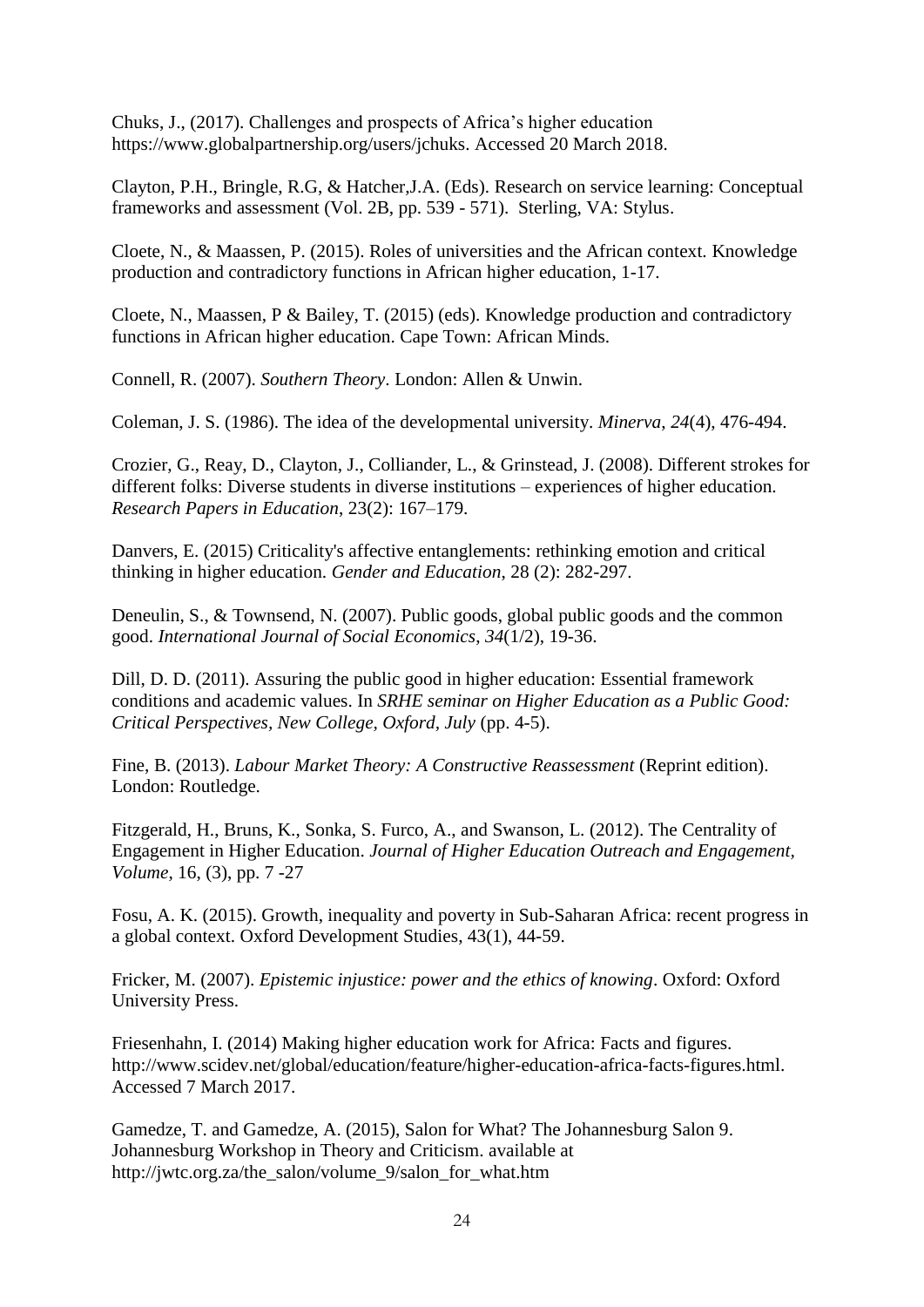Guri-Rosenblit Sarah (2015). Internationalization of Higher Education: Navigating Between Contrasting Trends, in Curaj, A., Matei, L., Pricopie, R., Salmi, J. and Scott, P. (2015). *The European Higher Education Area*. Heidelberg: Springer.

Habermas, J. (1989). The structural transformation of the public sphere, trans. Thomas Burger. *Cambridge: MIT Press*, *85*, 85-92.

Habermas, J. (1996). Civil society and the political public sphere. *Between facts and norms*, 329-387.

Hammond, C.D., 2016. Internationalization, nationalism, and global competitiveness: a comparison of approaches to higher education in China and Japan. *Asia Pacific Education Review*, *17*(4), pp.555-566.

Hanushek, E. A., & Woessmann, L. (2015). *The knowledge capital of nations: Education and the economics of growth*. Boston: MIT Press.

Heath, S., Fuller, A., & Paton, K. (2008). Networked ambivalence and educational decisionmaking: A case study of 'non-participation' in higher education*. Research Papers in Education*, 23(2), pp. 219–231.

HEFCE (2013) International Research on the Effectiveness of Widening Participation. [http://www.hefce.ac.uk/media/hefce/content/pubs/indirreports/2013/WP, international,](http://www.hefce.ac.uk/media/hefce/content/pubs/indirreports/2013/WP,%20international,%20research/2013_WPeffectiveness.pdf)  [research/2013\\_WPeffectiveness.pdf.](http://www.hefce.ac.uk/media/hefce/content/pubs/indirreports/2013/WP,%20international,%20research/2013_WPeffectiveness.pdf) Accessed 7 March 2017.

Henao, L. Moyer , L. and P. Namakula, 2017, *Africa 2030. How Africa can achieve the Sustainable Development Goals* New York: Sustainable Development Goals Center

Heleta, S. (2016). Decolonisation of higher education: Dismantling epistemic violence and Eurocentrism in South Africa. *Transformation in Higher Education*, *1*(1), 1-8.

Hess, C., & Ostrom, E. (2006). A framework for analysing the microbiological commons. *International Social Science Journal*, *58*(188), 335-349.

Hey, V. and Leathwood, C. (2009) [Passionate attachments: Higher education, policy,](http://sro.sussex.ac.uk/21767/)  [knowledge, emotion and social justice.](http://sro.sussex.ac.uk/21767/) *Higher Education Policy*, 22 (1), pp. 101-118

Higgs, P. (2016) The African renaissance and the transformation of the higher education curriculum in South Africa, *Africa Education Review*, 13:1, 87-10.

Ho, E. L. (2017). The geo-social and global geographies of power: Urban aspirations of 'worlding'African students in China. Geopolitics, 22(1), 15-33.

Hoffmann, N & Metz, T (2017). What Can the Capabilities Approach Learn from an Ubuntu Ethic? *World Development* 97 (September):153–164.

Hope Sr, K. R. (2016). *African Political Economy: Contemporary Issues in Development: Contemporary Issues in Development*. Routledge.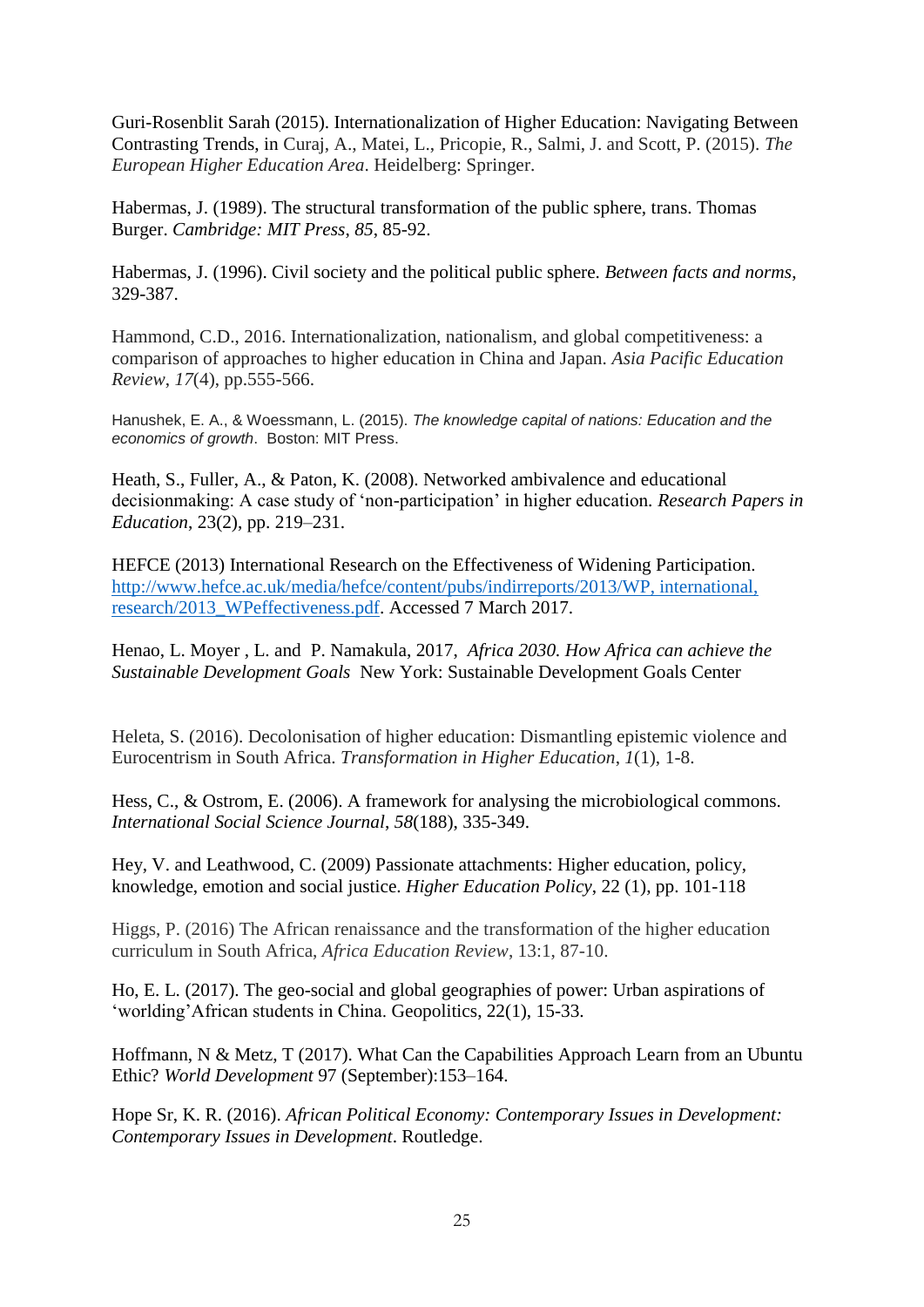Howell, C (2018) (forthcoming). Disabled student's participation in South African higher education: contesting the uncontested. In Singal, N; Lynch, P & Johannson, S.T (eds). *Education and Disability in the Global South: New perspectives from Asia and Africa*. London: Bloomsbury.

Jackson, M.C. (2003). *Systems thinking. Creative holism for managers*. Chichester: John Wiley & Sons.

Jansen, J. D. (2017). *As by fire: the end of the South African university.* Cape Town: Tafelberg

Jerven, M., & Johnston, D. (2015). Statistical tragedy in Africa? Evaluating the data base for African economic development. The Journal of Development Studies, 51(2), 111-115.

Kiishweko, R. (2016) Albinism in Tanzanian Higher Education: A Case Study. Unpublished PhD Thesis, University of Sussex.

Kamola Isaac (2014) Higher Education and World Politics [http://era.ideasoneurope.eu/2014/09/01/higher-education-and-world-politics/.](http://era.ideasoneurope.eu/2014/09/01/higher-education-and-world-politics/) Accessed 7 March 2017

Lebeau, Y., & Mills, D. (2008). From'crisis' to'transformation'? Shifting orthodoxies of African higher education policy and research. Learning and Teaching, 1(1), 58-88.

Leibowitz, B. (ed) (2013) *[Higher Education for the Public Good:](http://www.ucl-ioe-press.com/books/higher-education-and-lifelong-learning/higher-education-for-the-public-good/) Views from the South. London:* Trentham Books.

Leibowitz, B., & Bozalek, V. (2014) Access to Higher Education in South Africa. *[Widening](http://www.ingentaconnect.com/content/openu/jwpll;jsessionid=2m4vs94eoggt8.x-ic-live-03)  [Participation and Lifelong Learning](http://www.ingentaconnect.com/content/openu/jwpll;jsessionid=2m4vs94eoggt8.x-ic-live-03)*, 16 (1), pp. 91-109.

Leibowitz, B. (2017). Cognitive justice and the higher education curriculum. *Journal of Education (University of KwaZulu-Natal)*, (68), 93-112.

Leyton, D. (2017) Desirable Subjectivities in Chilean Widening Participation Narratives. Presentation to Current Challenges/Desired Futures for Higher Education in Japan and the UK Seminar, CHEER, University of Sussex, UK, 27-28 February 2017. [http://www.sussex.ac.uk/education/cheer/researchprojects/japan/symposium2017.](http://www.sussex.ac.uk/education/cheer/researchprojects/japan/symposium2017) Accessed 6 March 2017.

Locatelli, R. (2017) Education as a public and common good: Revisiting the role of the State in a context of growing marketization. Unpublished PhD thesis, University of Bergamo.

Lupton, D., [Mewburn,](https://www.amazon.co.uk/Inger-Mewburn/e/B00IZH5J24/ref=dp_byline_cont_book_2) I & [Thomson,](https://www.amazon.co.uk/Pat-Thomson/e/B001IXNYV0/ref=dp_byline_cont_book_3) P (Eds) (2017). *The Digital Academic: Critical Perspectives on Digital Technologies in Higher Education*. London: Routledge.

Mamdani, M. 1993. 'University Crisis and Reform: A Reflection on the African Experience'. *Review of African Political Economy*, no. 58:7–19.

Mamdani, M. (2007). *Scholars in the Marketplace: The Dilemmas of Neo-Liberal Reform at Makerere University, 1989-2005*, Dakar: CODESRIA.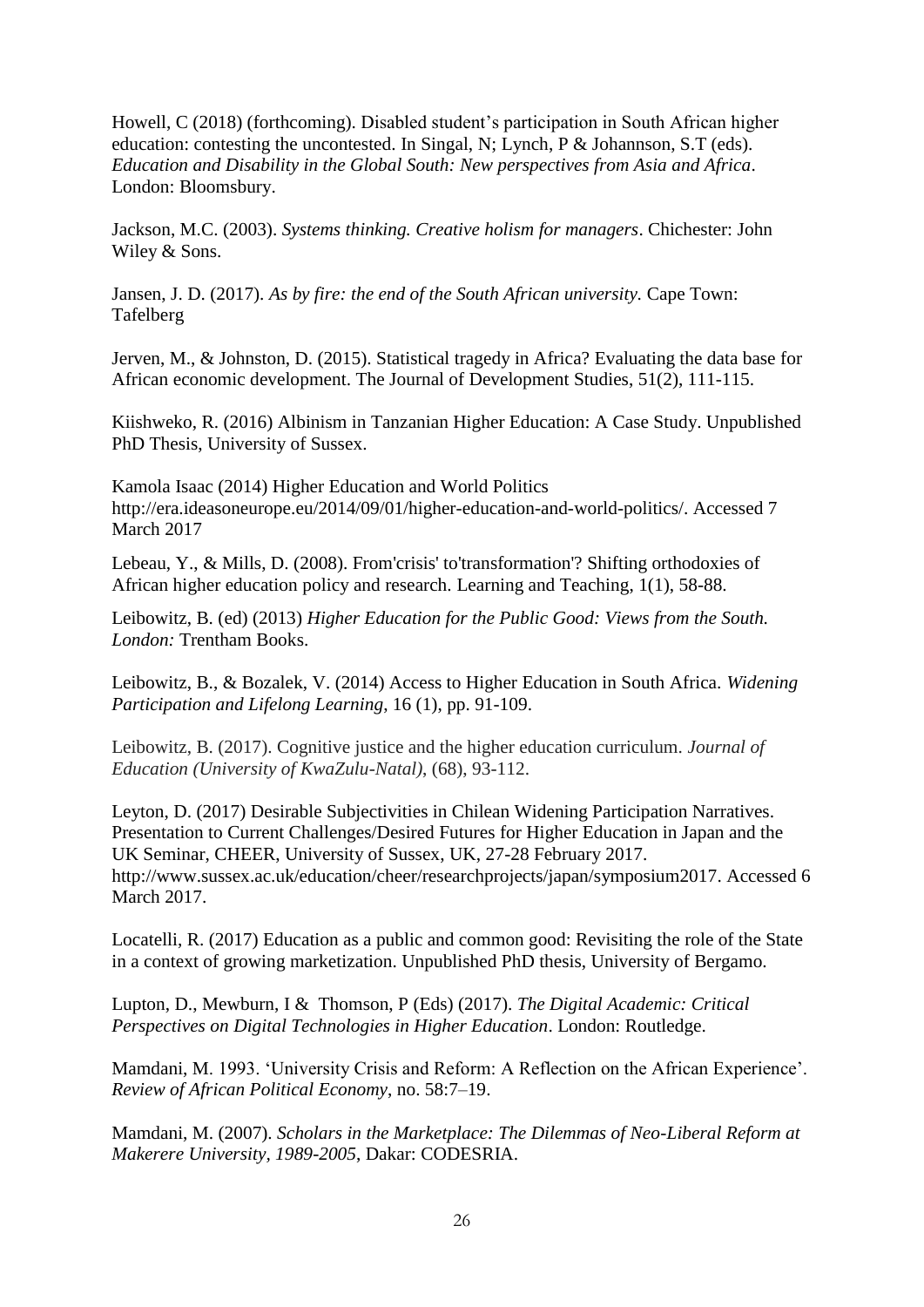Mamdani, M. 2017,' Decolonizing the post-colonial university' T.B. Davie Memorial lecture, University of CapeTown, August 23 2017 on line at https://www.youtube.com/watch?v=vKFAYXf05N0

Marginson, S. (2007). The public/private divide in higher education: A global revision. *Higher Education*, 53, 307-333.

Marginson, S. (2011). Higher education and public good. *Higher Education Quarterly*, *65*(4), 411-433.

Marginson, S. (2013). Higher education, political cultures and public good: A comparative study. SRHE conference presentation, Newport, 11-13 December.

Marginson, S. (2016). The worldwide trend to high participation higher education: Dynamics of social stratification in inclusive systems. *Higher Education*, 72(4), 413-434.

Matshedisho, R. (2010). Experiences of disabled students in South Africa: Extending the thinking behind disability support, *South African Journal of Higher Education*, 24(5), pp. 730–744

McCowan, T. (2016) Universities and the post-2015 development agenda: an analytical framework. *Higher Education,* 72 (4), 505-525.

McMahon, W. W. (2009). H*igher education. Greater Good*. Baltimore: The Johns Hopkins University Press.

McMahon, W., & Oketch, M. (2013). Education's effects on individual life chances and development: An overview. *British Journal of Educational Studies*, 61(1), pp. 79–107.

Mbembe, A. (2016). Decolonizing the university: New directions. *Arts and Humanities in Higher Education*, *15*(1), 29-45.

Meagher, K., Mann, L., & Bolt, M. (2016). Introduction: Global economic inclusion and African workers. *The Journal of Development Studies*, *52*(4), 471-482.

Menashy, F. (2009). Education as a global public good: the applicability and implications of a framework. *Globalisation, Societies and Education*, 7(3), 307-320.

Mngomezulu, B. R., & Hadebe, S. (2018). What Would the Decolonisation of a Political Science Curriculum Entail? Lessons to be Learnt From the East African Experience at the Federal University of East Africa. *Politikon*, 1-15.

Mohamedbhai, G. (2011) The effects of massification on higher education in Africa. African Higher Education Research Online [http://ahero.uwc.ac.za/index.php?module=cshe&action=viewtitle&id=cshe\\_803.](http://ahero.uwc.ac.za/index.php?module=cshe&action=viewtitle&id=cshe_803) Accessed 7 March 2017.

Mohamedbhai, G. (2014). Massification in higher education institutions in Africa: Causes, consequences and responses. *International Journal of African Higher Education*, *1*(1).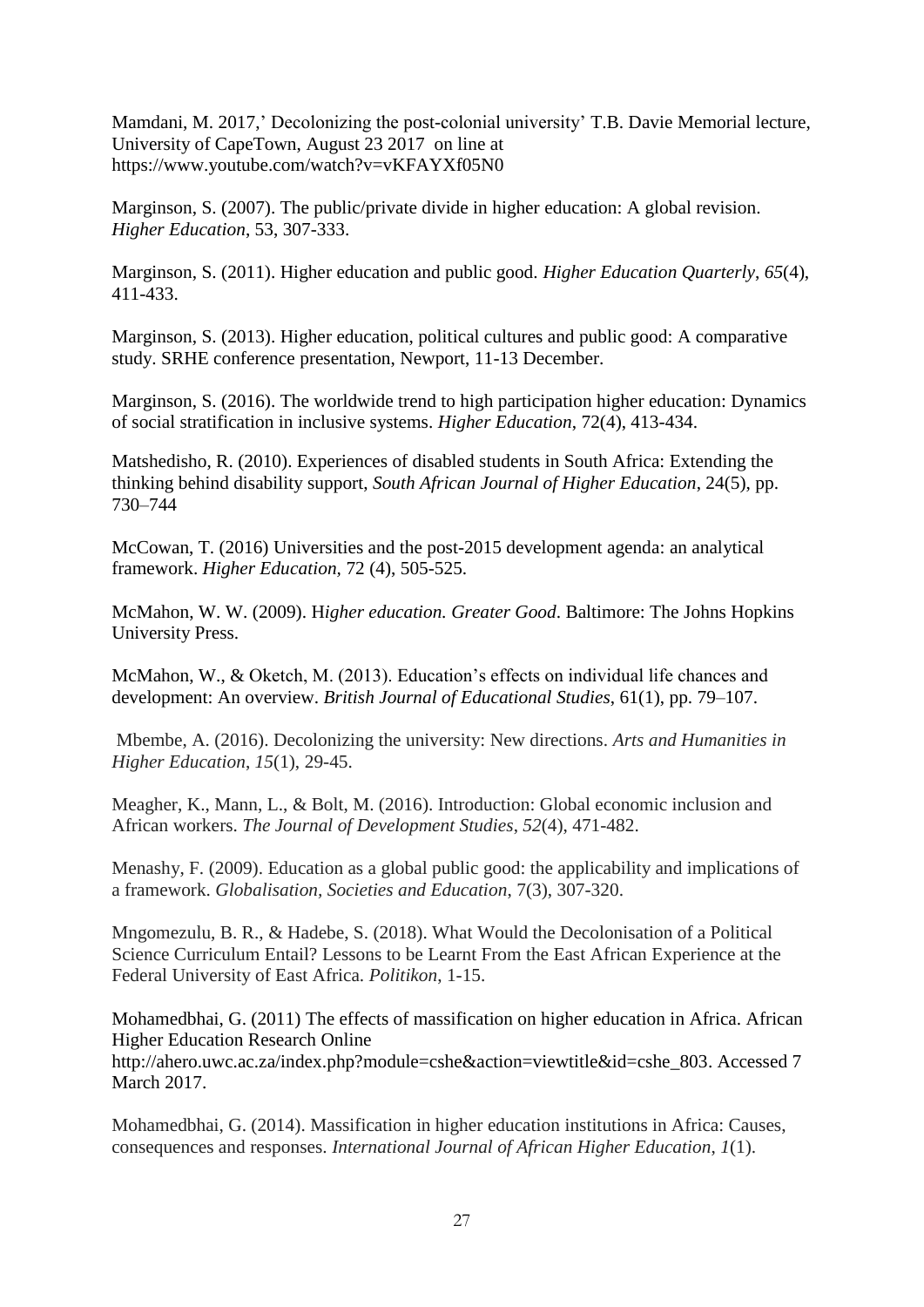Molla, T. (2014), Higher Education in Ethiopia: Widening Access and Persisting Inequalities. In Zhang, H., Chan, P. Wing, K. and Boyle, C. (eds), *Equity in Education: Fairness and Inclusion.* Rotterdam*:* Sense Publishers, pp.125-138.

Moola, N. (2015) Is Higher Education a Right or a Privilege? [https://www.linkedin.com/pulse/higher-education-right-privilege-nabeela-moola.](https://www.linkedin.com/pulse/higher-education-right-privilege-nabeela-moola) Accessed 8 March 2017.

Morley, L. (2007). The X Factor: Employability, Elitism and Equity in Graduate Recruitment. 21st Century Society: *Journal of The Academy of Social Sciences* 2(2): 191- 207.

Morley, L. (2011) African Higher Education: Researching Absences, Equalities and Aspirations. *Research in Comparative and International Education* 6(4): 341-347.

Morley, L. (2011) Sex, Grades and Power in Higher Education in Ghana and Tanzania. *Cambridge Journal of Education* 41(1): 101-115.

Morley, L. (2012a) Experiencing Higher Education in Ghana and Tanzania: The Symbolic Power of Being a Student. In, Hinton-Smith, T. (ed) *Issues in Higher Education Widening Participation*: Casting the Net Wide. London: Palgrave, pp. 245-262.

Morley, L. (2012b) Researching Absences and Silences in Higher Education: Data for Democratisation. *Higher Education Research and Development,* 31(3), pp. 353-368.

Morley, L. (2014) Inside African Private Higher Education. In, D. Araya, & Marber, P. (eds) *Higher Education in the Global Age: Education Policy and Emerging Societies* London, Routledge: 140-159.

Morley, L. and Lussier, K., (2009). Intersecting Poverty and Participation in Higher Education in Ghana and Tanzania. *International Studies in Sociology of Education*, 19 (2), pp. 71-85.

Morley, L. and Lugg, R. (2009) Mapping Meritocracy: Intersecting Gender, Poverty and Higher Educational Opportunity Structures. *Higher Education Policy* 22(1), pp. 37-60.

Morley, L., Leach, F., and Lugg, R.(2009). Democratising Higher Education in Ghana and Tanzania: Opportunity Structures and Social Inequalities. *International Journal of Educational Development* 29(1), pp. 56-64.

Morley, L., Leach, F., Lussier, K., Lihamba, A., Mwaipopo, R., Forde, L. and Egbenya, G., (2010). Widening participation in higher education in Ghana and Tanzania: Developing an equity scorecard. *ESRC/DFID Poverty Reduction Programme Research Project. http://www. sussex. ac. uk/education/cheer/wphegt*. Accessed 7 March 2017.

Morley, L., and Croft, A. (2011) Agency and Advocacy: Disabled Students in Higher Education in Ghana and Tanzania. *Research in Comparative and International Education*  6(4): 383-399.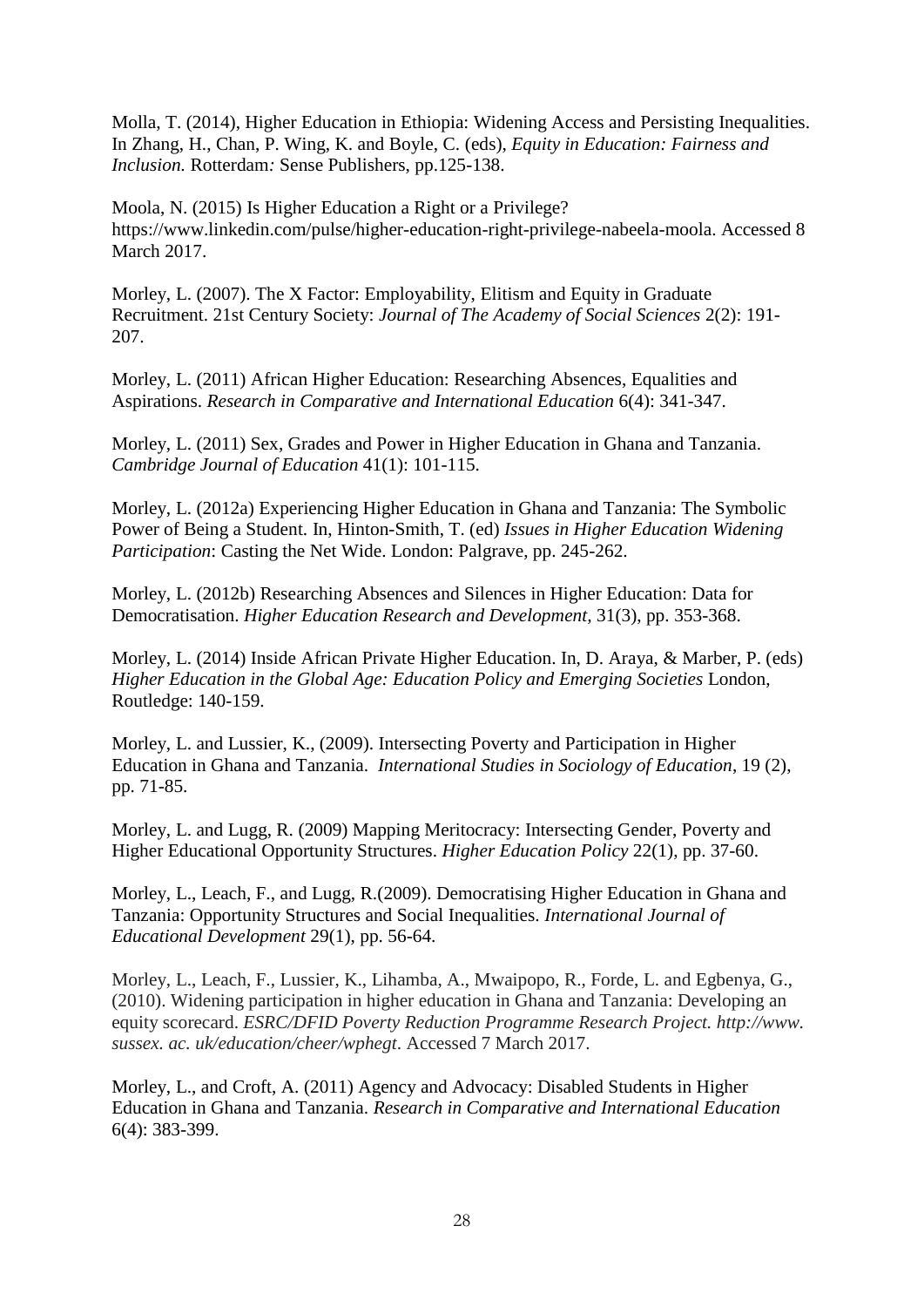Mutanga (2016). Experiences of disabled students at two South African universities: a capabilities approach. Unpublished PHD thesis. University of the Free State, South Africa.

Mwaipopo, R., Lihamba, A. and Njewele, D. (2011): Equity and Equality in Access to Higher Education: The experiences of students with disabilities in Tanzania. *Research in Comparative and International Education,* 6 (4), pp. 415-429.

Naidoo, R., & Williams, J. (2015). The neoliberal regime in English higher education: Charters, consumers and the erosion of the public good. *Critical Studies in Education*, *56*(2), 208-223.

Ndebele, N. S. (2017). They are burning memory. *Critical Arts*, *31*(1), 102-109.

Nixon, J. (2010). *Higher education and the public good: Imagining the university*. Bloomsbury Publishing.

Ndlovu-Gatsheni, S. J. (2017). The emergence and trajectories of struggles for an'African university': The case of unfinished business of African epistemic decolonisation. *Kronos*, *43*(1), 51-77.

Nyamnjoh, F. B. (2012). 'Potted plants in greenhouses': A critical reflection on the resilience of colonial education in Africa. *Journal of Asian and African Studies*, 47(2), 129-154.

Oketch, M. (2016). Financing higher education in sub-Saharan Africa: some reflections and implications for sustainable development. *Higher Education*, 72(4), pp. 525–539.

Oketch, M., McCowan, T., & Schendel, R. (2014). The impact of tertiary education on development. Systematic literature review for DFID. *London: Institute of Education*.

Pasque, P.A. (2006). The paradox of higher education leaders working toward educational equity: Three frameworks for conceptualizing higher education for the public good. Taking responsibility: A call for higher education's engagement in a society of complex global challenges, pp.11-25.

Pasque, P.A., Hendricks, L.A. and Bowman, N.A. (2006). Taking Responsibility: A Call for Higher Education's Engagement in a Society of Complex Global Challenges. In National Forum on Higher Education for the Public Good (NJ1). National Forum on Higher Education for the Public Good. 2239 School of Education Building, 610 East University Avenue, Ann Arbor, MI 48109.

Purcell, K. and Tzanakou, C. (2016). Life after Higher education: the diversity of opportunities and obstacles in a changing graduate labour market', in Cote, J and Furlong, A (eds) *Handbook of the Sociology of Higher Education*. London: Routledge.

Putnam, Robert D(1993). Making democracy work. *Civic traditions in modern Italy*. Princeton: Princeton University Press

Rawls, J. (1999). *A Theory of Justice (1971)*. na.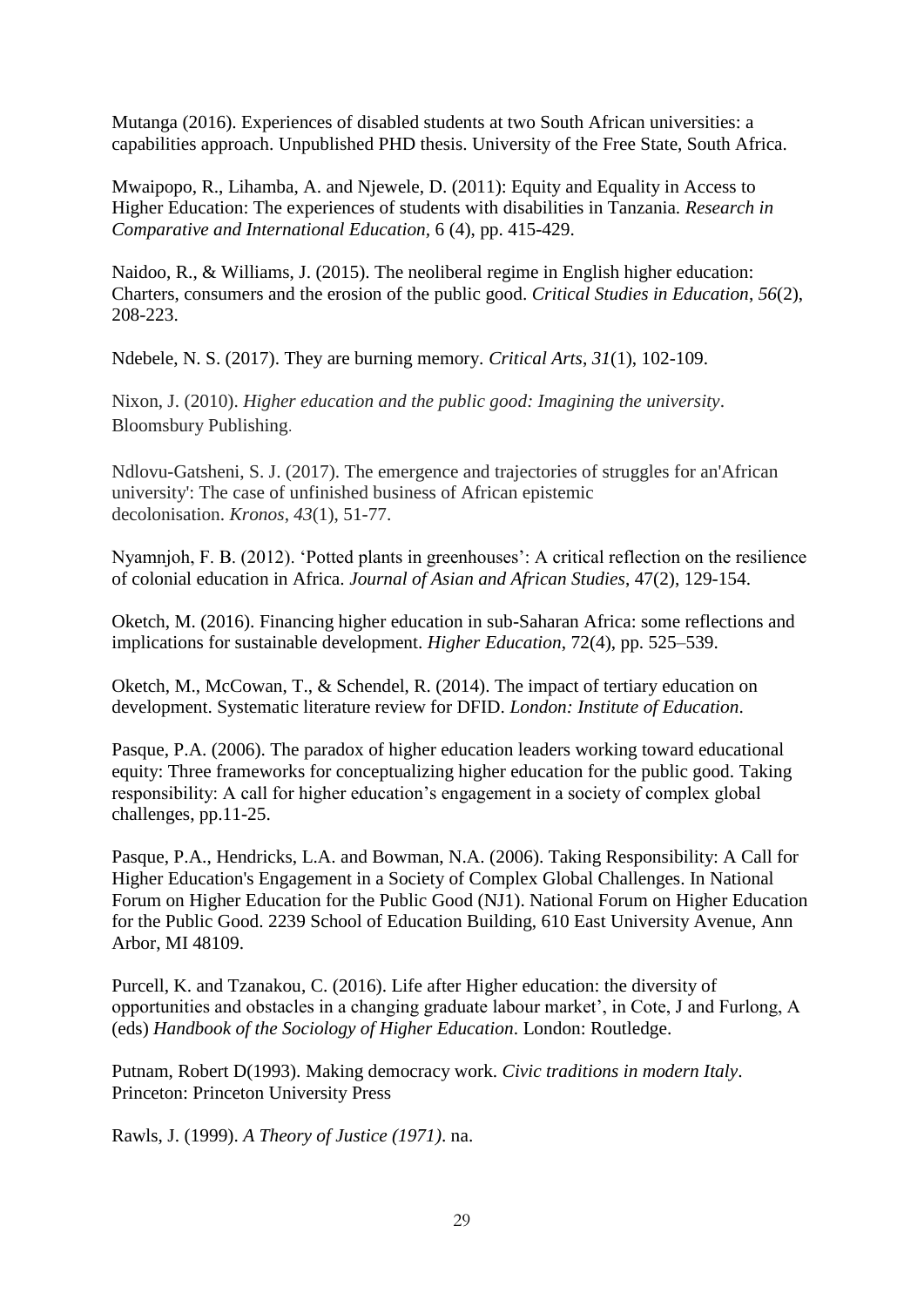Read, B., Archer, L., & Leathwood, C. (2003). Challenging cultures? Student conceptions of'belonging'and'isolation'at a post-1992 university. *Studies in higher education*, *28*(3), 261- 277.

Reay, D., David, M., & Ball, S.J. (2005). *Degrees of choice: Social class, race and gender in higher education*. Stoke on Trent: Trentham Books.

Robertson, S. (2009). Market multilateralism, the World Bank Group and the asymmetries of globalising higher education: Toward a critical political economy analysis. Paper presented at the ESRC Seminar Series 'Imagining Universities of the Future' CHEER, University of Sussex, UK. [http://www.sussex.ac.uk/education/cheer/esrcseminars/seminar1.](http://www.sussex.ac.uk/education/cheer/esrcseminars/seminar1) Accessed 24 November 2011.

Samuelson PA (1954). The Pure Theory of Public Expenditure. *The Review of Economics and Statistics* 36 (4), pp. 387-389

Singh, M., 2001. Reinserting the 'public good' into higher education transformation. *Kagisano Higher Education Discussion Series*, *1*, Pretoria: Council on Higher Education, pp. 8-18.

Singh, M. (2011): Equity and Quality in the Revitalisation of African Higher Education: Trends and Challenges. *Research in Comparative and International Education,* 6 (4): 348- 365

Singh, M. (2014) Higher Education and the Public Good: Precarious Potential? In, R. Munck, L. McIlrath, B. Hall, and R. Tandon (eds) *Higher Education and Community-Based Research: Creating a Global Vision.* Dordrecht: Springer, pp. 199-216.

Stiglitz, J. E. (1999). Knowledge as a global public good. *Global public goods: International cooperation in the 21st century*, 308, 308-25.

Taylor, C. 1991, *The ethics of authenticity* Cambridge: Harvard Univeristy Press

Teferra, D. (2012). Construct, Re-Construct or Self-Destruct: Strategies for Africa. [https://www.insidehighered.com/blogs/world-view/construct-re-construct-or-self-destruct](https://www.insidehighered.com/blogs/world-view/construct-re-construct-or-self-destruct-strategies-africa)[strategies-africa.](https://www.insidehighered.com/blogs/world-view/construct-re-construct-or-self-destruct-strategies-africa) Accessed 7 March 2017.

Teferra, D. (Ed.) (2017) *Flagship Universities in Africa*. London: Palgrave Macmillan.

Teichler, U. (2009). *Higher education and the world of work: Conceptual frameworks, comparative perspectives, empirical findings*. Rotterdam: Sense.

Tilak, J. B. (2008). Higher education: a public good or a commodity for trade? *Prospects*, *38*(4), 449-466.

The Africa-America Institute (2015) State of Education in Africa Report 2015. http: [www.aaionline.org/wp-content/uploads/2015/09/AAI-SOE-report-2015-final.pdf.](http://www.aaionline.org/wp-content/uploads/2015/09/AAI-SOE-report-2015-final.pdf) Accessed 9 May 2017.

The National Centre for Public Policy and Higher Education (2008). Engaging higher Education in Societal Challenges of the 21st Century. A Special Report by the National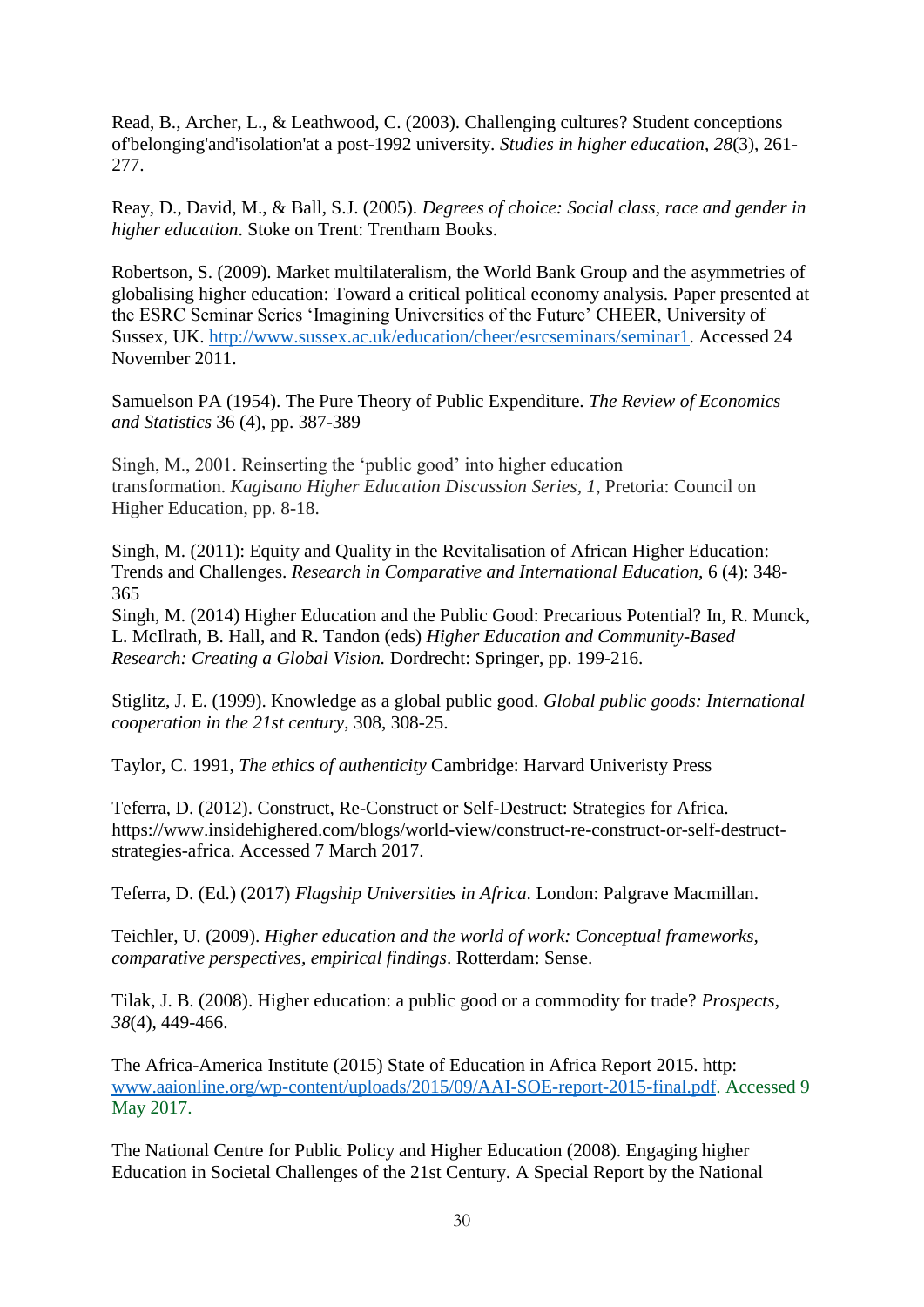Center for Public Policy and Higher Education. [http://www.highereducation.org/reports/wegner/wegner.pdf.](http://www.highereducation.org/reports/wegner/wegner.pdf) Accessed 18 May 2017.

Department of Higher Education and Training, Republic of South Africa (2011). Report on The Charter for Humanities and Social Sciences. 2011. Report commissioned by the Minister of Higher Education and Training for the Charter for the Humanities and Social Sciences. Pretoria: Government Printer.

Trow, M. (1996) Trust, markets and accountability in higher education: a comparative perspective. *Higher Education Policy* 9, pp. 309–324

UN Chronicle (2013). Higher Learning Institutions and Global Citizen Education, Vol. L No. 4.

[https://unchronicle.un.org/article/higher-learning-institutions-and-global-citizen-education.](https://unchronicle.un.org/article/higher-learning-institutions-and-global-citizen-education.%20Accessed%2018%20May%202017)  [Accessed 18 May 2017.](https://unchronicle.un.org/article/higher-learning-institutions-and-global-citizen-education.%20Accessed%2018%20May%202017)

UNESCO. (2009). Communique. 2009 World Conference on Higher Education: The new dynamics of higher education and research for societal change and development. Paris: UNESCO.

UNESCO (2012). UNESCO Institute for Statistics in EdStats. Accessed 18 May 2017.

UNESCO (2015a). UNESCO Institute for Statistics in EdStats. Accessed 18 May 2017.

UNESCO (2015b) , *Rethinking education. Towards a global common good?* Paris: UNESCO

UNESCO (2016). UNESCO Institute for Statistics in EdStats. Accessed 18 May 2017.

UNESCO (2018). UNESCO Institute for Statistics in EdStats. Accessed 5 April 2018.

Unterhalter, E. (2017a). A Review of public private partnerships around girls' education in developing countries: flicking gender equality on and off. *Journal of International and Comparative Social Policy*, *33*(2), 181-199.

Unterhalter, E. 2017 b 'Public good , common good and public, private partnerships in education : Some thoughts on a longer view' Address for Social Citizenship Solidarity Rights public lecture series, 17 October 2017, Institute for Justice and Reconciliation, Cape Town Online at http://discovery.ucl.ac.uk/10040159/

Unterhalter, E. (2018). 'A longer view: Comparative perspectives on theorising education and the public good in 1917 and 2016'. Paper delivered at the CESE conference, Nicosia, May

Van Deuren, R., 2013. Capacity development in higher education institutions in developing countries. [https://www.msm.nl/resources/uploads/2014/02/MSM-WP2013-30.pdf.](https://www.msm.nl/resources/uploads/2014/02/MSM-WP2013-30.pdf) Accessed 17 May 2017.

Waghid, Y (2014). *African Philosophy of Education Reconsidered: On being human* New York: Routledge.